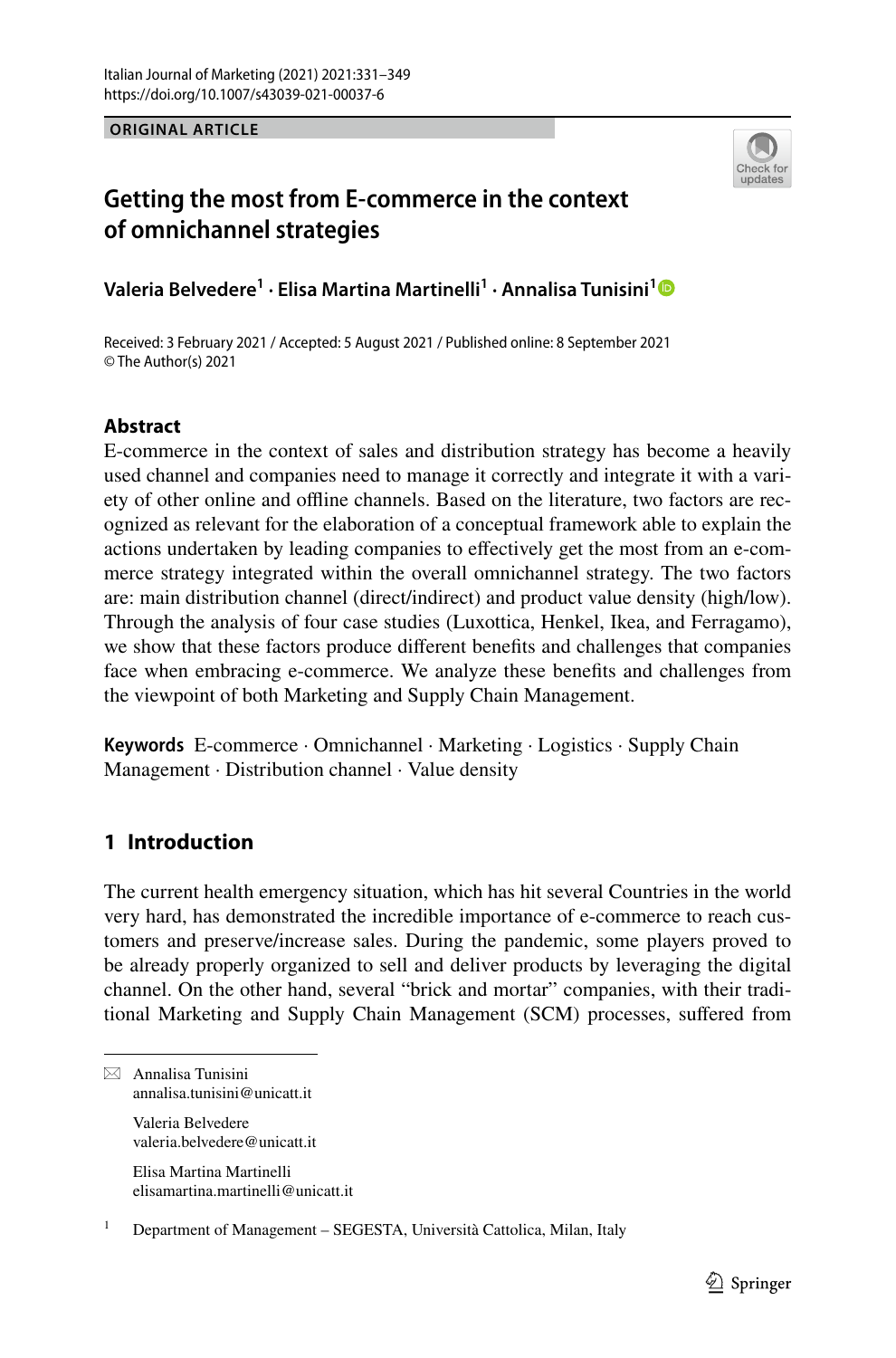unreadiness to cope with this necessity rapidly and had to promptly design a new value chain for e-commerce in order to face this new challenge. Even companies that had already embraced digital selling suffered seriously from the unexpected amount of orders coming from the digital channel, which resulted in severe inefficiencies as well as the inability to fully satisfy demand. In this context, it becomes apparent that "brick and mortar" frms need to understand how e-commerce can create value and how to properly manage it to reach satisfactory proftability levels.

We conducted an analysis to discover the conditions in which "brick and mortar" companies can derive value from e-commerce in the context of an omnichannel strategy from the viewpoint of both Marketing & Sales and SCM. The paper thus addresses the question of the conditions in which the implementation of an integrated online and ofine channel strategy, through the introduction of e-commerce on top of traditional sales channels, allows the company to obtain benefts in terms of improvement in Marketing & Sales as well as in SCM processes.

On the basis of a literature review, we have identifed two main factors that can explain the principal challenges and potential benefts inherent the launch of an e-commerce initiative. These two factors are: the level of value density of the product to be delivered (high or low) and the main (if not only) type of distribution channel used by the company (direct or indirect). A Delphi study was conducted involving ten sales and operations managers, consultants, as well as opinion leaders in the felds of Marketing and Supply Chain Management. The goal was to discuss the main strategic decisions and the pros and cons of e-commerce in the context of omnichannel strategies, to validate the two factors thanks to the application of the reference framework to real world cases. Once the reference framework was validated by the Delphi study, we developed an in-depth analysis of four case studies in leading companies. By leveraging the case studies, the paper enters in-depth into the understanding of the value actually generated by integrating e-commerce in a traditional sales channel strategy, discussing the drawbacks and the managerial implications of four diferent archetypes that emerge from our reference framework.

The article is organized as follows. The next section of the article reviews the literature and theoretical background on both the Marketing and Supply Chain Management perspectives, debating the reasons, benefts, and risks associated with the adoption of the omnichannel strategy, with a specifc focus on companies that decide to add the digital channel—e-commerce—to their ofine ones. Then, the reference framework and methodology of research, fndings, and discussion are presented. Lastly, the conclusions are stated and the managerial and theoretical implications are discussed.

#### **2 Literature review and theoretical background**

Marketing literature has recently highlighted the emergence of internet-based channels (Nagariya et al., [2020](#page-17-0); Raza & Govindaluri, [2021](#page-17-1)) and how the introduction of e-commerce in the context of omnichannel strategies generates simultaneous benefts at the Marketing and Supply Chain levels. However, many critical drawbacks hinder the possibility for companies to get the most from the introduction of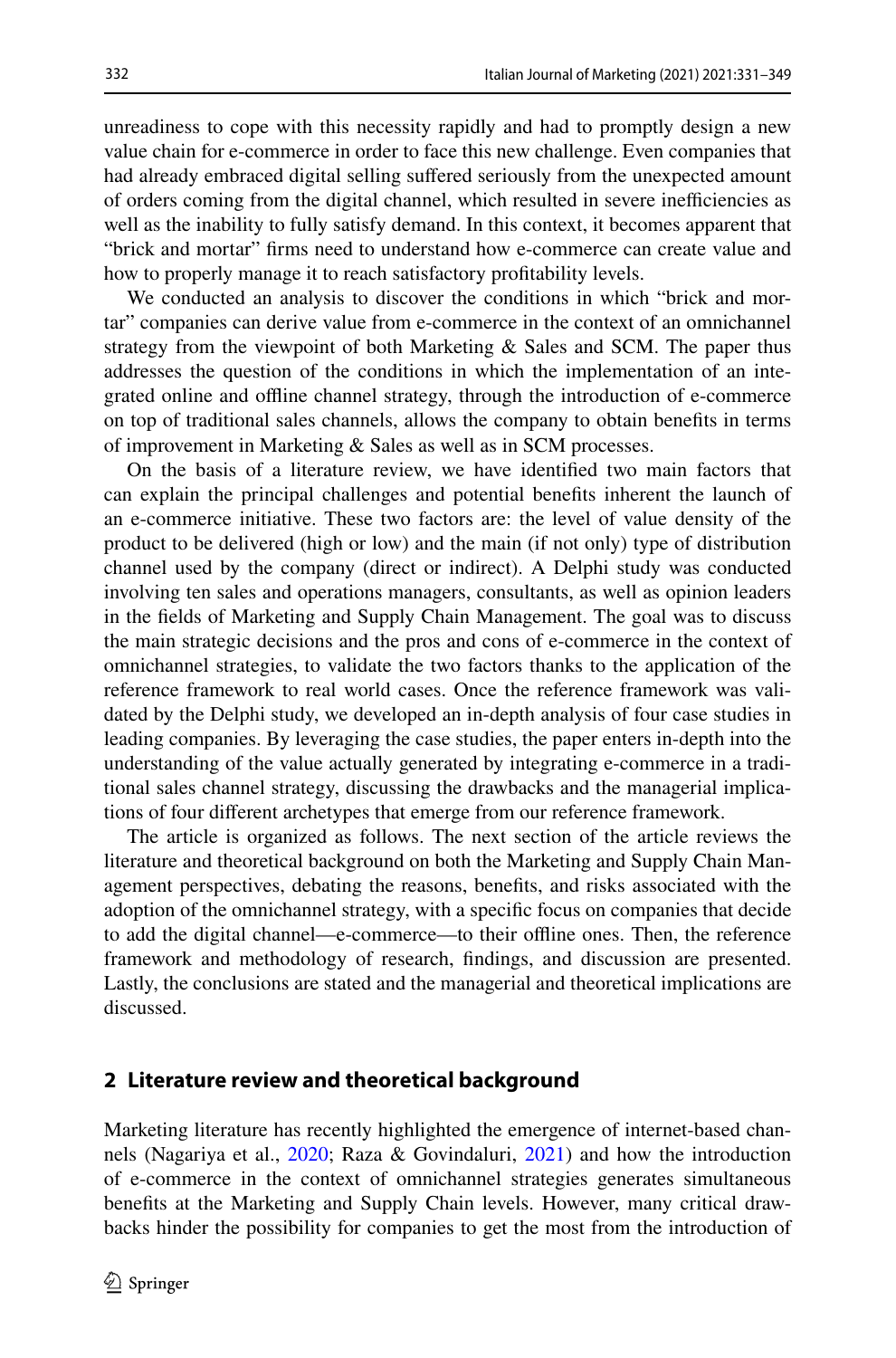e-commerce and omnichannel strategies. In the next sections, the Marketing and SCM perspectives are presented.

#### **2.1 Marketing Management perspective**

The widespread adoption of e-commerce in the context of omnichannel strategies (Autry, [2021](#page-16-0); Brynjolfsson et al., [2013](#page-16-1)) has been broadly studied in marketing literature due to the several implications that it can have on customers' behavior and loyalty, as well as on the retail, pricing, and communication choices that companies must adopt to get the most from the digital channel (Verhoef et al., [2015](#page-18-0)). The attention to the omnichannel strategy is mostly connected to the need for companies to face changes in customer behavior because of the evolution of technology and digitalization. In their pioneering article on transformation in retailing, Aubrey and Judge ([2012\)](#page-16-2) observed that a growing number of smarter, digitally connected, and price-conscious consumers exploited multiple shopping channels to get the product they want at the right price. That leads companies to combine physical stores with e-commerce as part of an integrated "omnichannel ecosystem." To engage and keep customer loyalty, it becomes necessary to connect and continuously interact with the customers by simultaneously leveraging numerous available channels and touch points – both digital and physical—in such a way that the customer experience across channels and performance over channels are optimized (Verhoef et al., [2015](#page-18-0)).

Companies derive a wide number of benefts because of the development of e-commerce and an omnichannel strategy. A frst return is the increase in sales. From the traditional literature on multiple and hybrid channels (Moriarty & Moran, [1990](#page-17-2)) to the most recent literature on omnichannel management, it is stressed that such strategies make it possible to reach various types of customers more easily and increase the market coverage and sales volumes (Jocevski, [2020](#page-16-3)). The attention is to be focused on the reduction of any overlapping and misaligned activities among channels and the level of conficts between them (Vishwanath & Mulvin, [2001](#page-18-1)) increasing the complexity of customer management. Such a holistic and integrated approach appears to be the main challenge in omnichannel management, that makes it possible to expand the possibilities of communication with customers, to sell products and make services available (Lewis et al., [2014\)](#page-17-3).

An efective e-commerce operation within an omnichannel management strategy is also related to the possibility for the company to better meet the single customer's specifc requirements during the so-called customer journey (Lemon & Verhoef, [2016\)](#page-17-4). It has also been observed that major international brands make use of omnichannel management to meet the rising demand for quick and easy access to products/services by digital technologies (Cai & Lo,  $2020$ ). Studies show that the customer uses mobile devices before and during their visits to physical stores, obtains and processes information, and makes comparisons before buying. During this process, the customer wants a personalized, seamless, and unifed experience and expects coherent and uniform returns from all the channels. Combining digital stores with websites, mobile apps, and social media to contact, accompany, and support the customer during their buying journey, lets the company meet the needs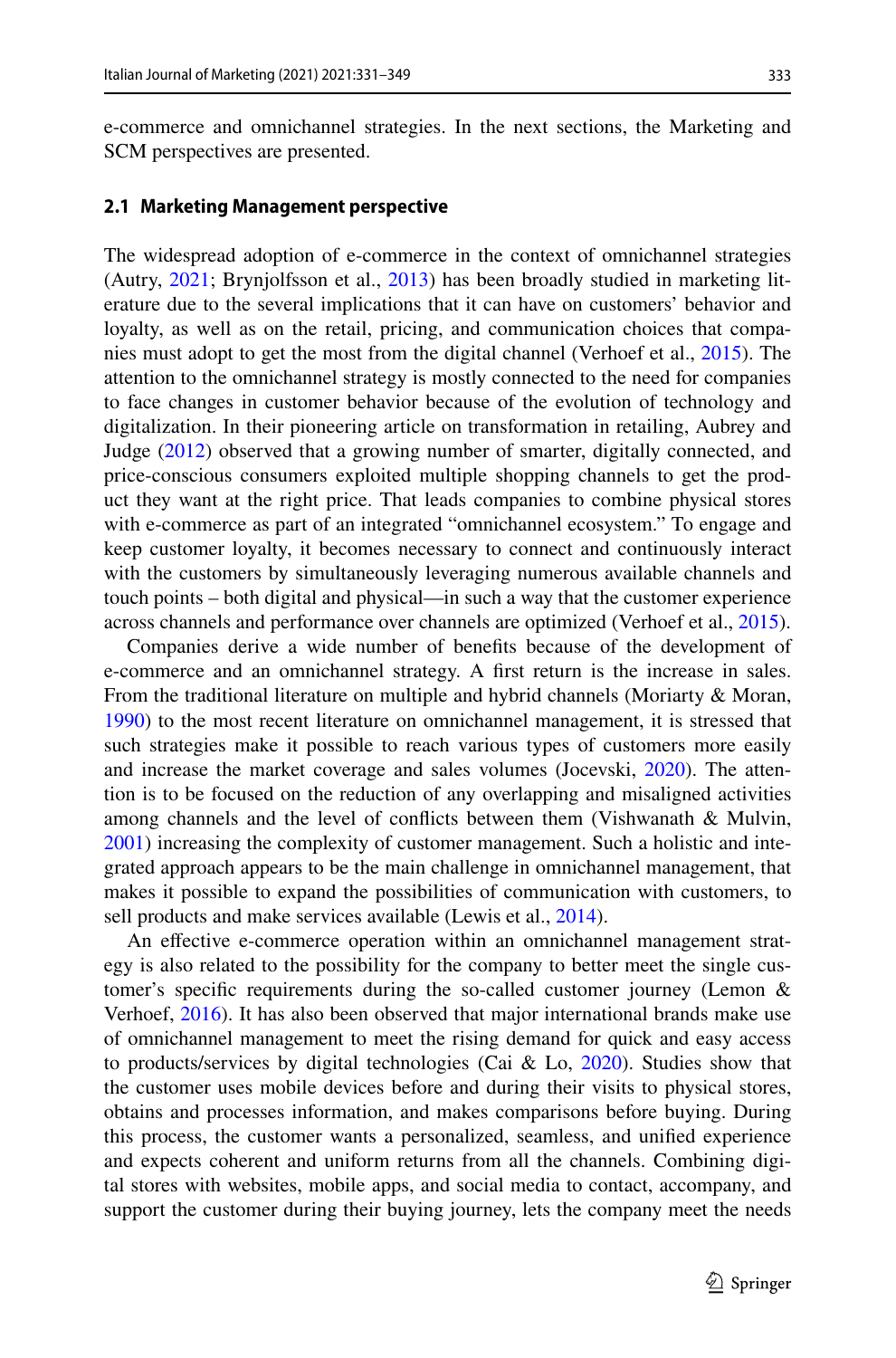of the specifc customer in their buying behavior. The main challenge faced by the company in implementing an efective omnichannel strategy in this respect is given by the need for combining online and ofine channels and managing them as a single entity, ofering an individualized experience to each customer. This can generate benefts in terms of customer satisfaction, customer loyalty, and customer retention.

An efective omnichannel strategy can also allow the company to achieve an integrated synergy among channels, thus pursuing increased efficiency thanks to the elimination of duplications and overlaps and to a better combination between fxed and variable costs, economies of scale and economies of scope (Mirsch et al., [2016\)](#page-17-5).

Finally, a key fundamental beneft stemming from the introduction of e-commerce and the implementation of an omnichannel integrated strategy is the direct and rapid collection and integration of data about customers, price, and inventory across all channels, fowing among the diferent channels, and the sharing of such data, resources, and information received by the diferent touch points among the company's Marketing and Sales functions as well as the company's retailers (indirect channels) (Brynjolfsson et al., [2013\)](#page-16-1). The explosion of data coming from social, mobile, and local channels represents an enormous opportunity to make predictive analytics, and thus improve demand forecasting. Moreover, data makes it possible to get customer insights and to ofer a personalized consumer experience in the channel environment (Trenz et al., [2020](#page-18-2)). An improved learning process regarding the customer enables greater awareness, trust, and control over the customer, which can result in ad hoc promotions targeted to specifc customers. All of this, however, demands the implementation of an entirely new IT infrastructure that is a huge investment that not all companies can face.

Based on all the above considerations, what emerges is that even though the concept of distribution is extensively analyzed in the literature (Shi et al., [2020\)](#page-18-3), less attention has been addressed to the drawbacks of the introduction of e-commerce and in particular to the factors that positively and negatively afect such introduction.

#### **2.2 Supply Chain Management perspective**

Despite the fact that e-commerce in the context of omnichannel strategies can generate a better customer experience and higher customer loyalty, data collection, increased sales and improved efficiency, there is the need to pay increasing attention to operations and logistics solutions suitable for supporting companies in this new scenario (Autry, [2021](#page-16-0)). As a matter of fact, e-commerce and the related omnichannel strategy that many frms are pursuing produce remarkable efects on SCM processes (Marchet et al., [2018;](#page-17-6) Raza & Govindaluri, [2021](#page-17-1)).

E-commerce can result in considerable risks from a logistic standpoint because it entails the phenomenon of the home delivery, which is burdened by such problems as missed deliveries, vehicles travelling long distances with a low level of saturation, and higher complexity of warehouse processes (Lim & Winkenbach, [2019;](#page-17-7) Morganti et al., [2014\)](#page-17-8). Thus, the successful implementation of omnichannel strategies relies heavily on the company's ability to manage the trade-ofs between several performance attributes, providing customers with a good logistic services at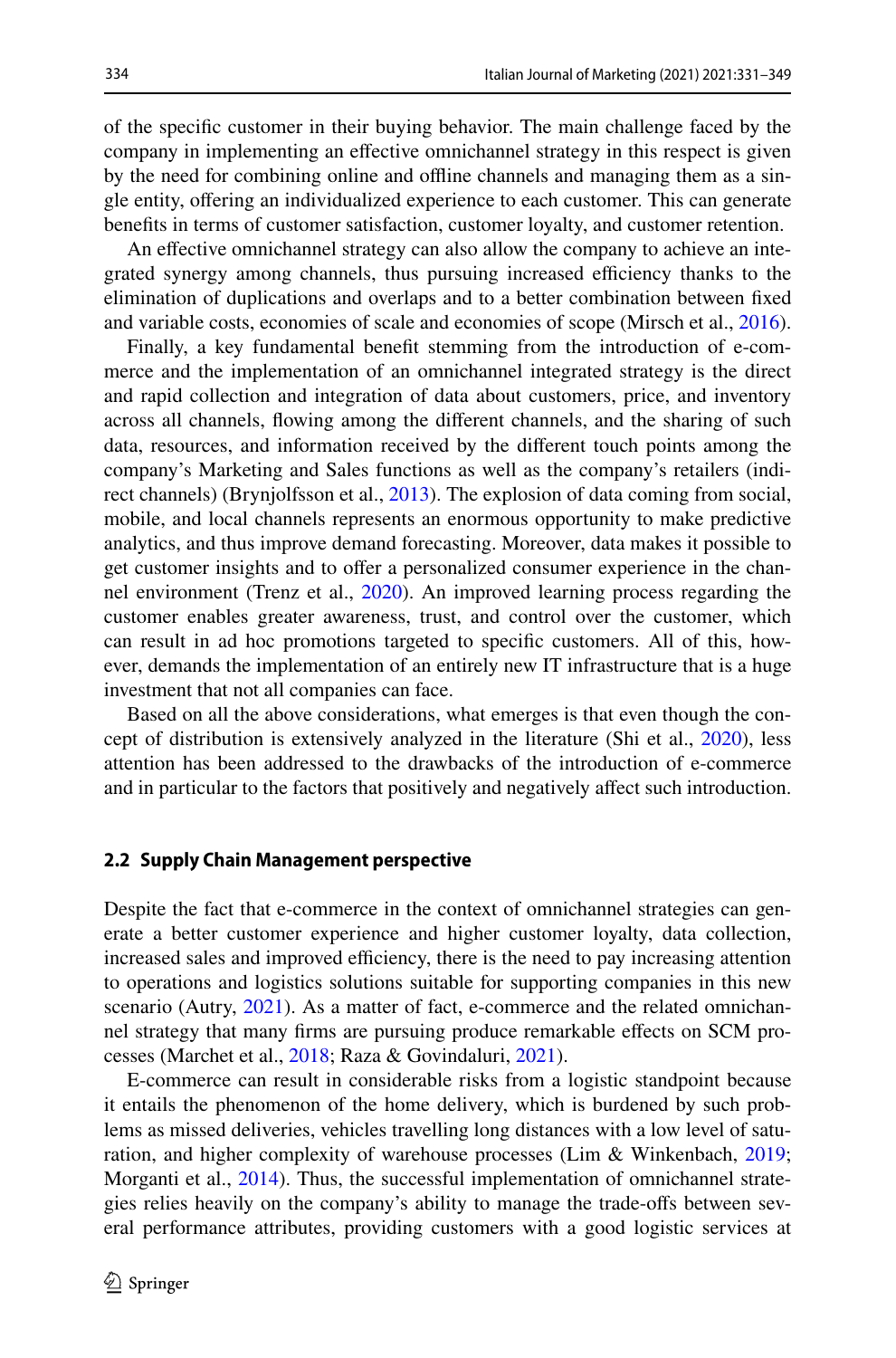reasonable costs (Lim et al., [2016\)](#page-17-9). For this reason, omnichannel related operations challenge companies to make the "right" decisions in the new business context (Cai & Lo, [2020](#page-16-4)). In the early stages of the e-commerce, nearly two decades ago, several companies started ofering a limited variety of items to customers characterized by high speed, but most of them failed in their attempt to gain reasonable market share due to the high delivery costs (Laseter et al., [2015\)](#page-17-10). Nowadays, these trade-ofs are becoming even more challenging and complex to manage because companies are ofering a much wider product variety, coupled with fast and fexible deliveries at competitive prices, while delivery costs continue to be a critical success factor, driven by labor costs, product value density, and average order size (Lim & Srai, [2018](#page-17-11); Lim et al., [2018\)](#page-17-12).

The need to properly manage the trade-of between cost and service is demonstrated by the attempt by many companies to adopt alternative delivery solutions in which a lower transportation cost is coupled with an acceptable service level for the customer (Jindal et al., [2021](#page-16-5)). Examples are such systems as Click&Collect, Click&Reserve, Click&Drive, and attended and unattended pick-up points and lockers (Cao & Li, [2015](#page-16-6)). While these delivery systems can difer from each other from several perspectives (e.g. opportunity of cross-selling, speed of delivery, and risk of missed deliveries), all of them enjoy a remarkable reduction of the transportation cost. Such an achievement becomes a must when companies deliver goods with a low value density, i.e. with a low unit value and a high volume/weight (Cooper, [1993](#page-16-7); Gevaers et al., [2011](#page-16-8); Lovell et al., [2005](#page-17-13); Von Falkenhausen et al., [2019](#page-18-4)). This discussion is leading scholars and managers to think about the kind of logistic service that can be offered under reasonable conditions of efficiency, while still providing the client with good levels of speed, dependability, and availability of products for digital purchases.

Despite the logistic problems that can arise when adopting e-commerce, as stressed above, it can be posited that the use of online platform for digital selling can produce some positive outcomes in SCM processes, which are mainly related to the Sales & Operations planning process (S&OP). Indeed, there is extensive literature in the feld of forecasting (namely judgmental forecasting) according to which the accuracy of sales forecasts can be improved when forecasters are able to leverage contextual information (Fildes et al., [2009](#page-16-9)). Such information (that is not necessarily numerical) can help the decision maker to better frame the forecasting process by collecting any informative input (trends, customers' preferences, relevant events, etc.) that is suitable for understanding future demand (Seifert et al., [2015\)](#page-17-14). In this regard, an e-commerce website can be a source of such contextual information, since it is possible to track the customer's journey on it (even when it does not end with an actual purchase), and better identify the products that more than others can catch his/her interest. Thus, the adoption of e-commerce enables companies to establish a direct contact with the end consumer. This seems to be valuable especially in cases where companies mainly adopt indirect distribution channels, which prevent the company from obtaining real-time sell-out data on the purchasing behavior of the customers. In these contexts, the use of the digital channel enables a sort of virtual downstream integration that is benefcial mainly for the efectiveness of the S&OP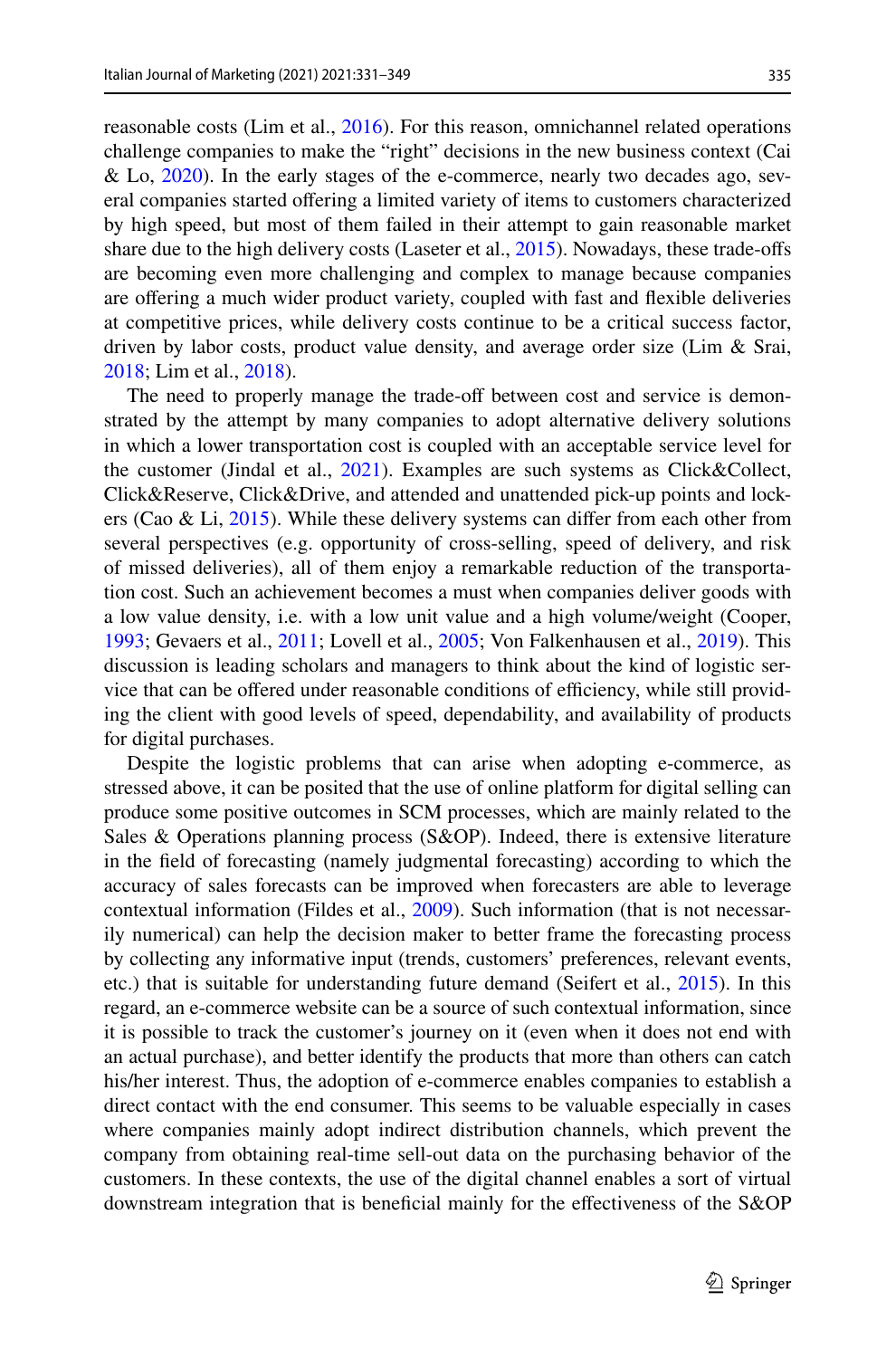process, since it leads to more reliable sales forecasts, which enable a more efective production planning process (Armstrong, [2016](#page-16-10)).

### **3 Reference framework and methodology**

According to the previous literature, the adoption of the digital channel can produce several opportunities and challenges for both Marketing and SCM processes. This means that companies willing to undertake a process of adoption of an omnichannel strategy through the launch of an e-commerce initiative should clearly identify all the outcomes of such a path in order to efectively cope with its complexities and fully exploit the related opportunities. For this reason, we propose a reference framework that, building on extant contributions, describes four diferent archetypes of companies that embrace an e-commerce initiative, classifed according to two factors:

- the main (or even sole) distribution channel of the company (direct or indirect),
- the value density of the product (high or low).

The frst factor is linked to the concept of marketing distribution strategy. A successful marketing distribution strategy guarantees that the desired product is distributed in a desired amount to a desired channel to satisfy the desired consumer (Kotler & Keller, [2014\)](#page-16-11). As pointed out by past studies also cited above, the adoption of multiple (or hybrid) ofine channels—whether direct and indirect—can generate advantages for the company if it is capable to use each of the two channels for specifc target segments and also able to create synergies among them (Moriarty & Moran, [1990](#page-17-2)). Technological advances and online channels, and e-commerce platforms frst of all, increase opportunities despite the challenges given by the diffculties related to implementing an efective omnichannel strategy. We think that attention should be focused on both the opportunities and also the burdens related to the introduction of e-commerce. Moreover, we think that a main distinction can be made between situations in which e-commerce is introduced in companies that mostly use direct distribution channels and companies that rely on indirect channels.

Regarding the frst type, companies that mostly adopt ofine direct channels can create value through the introduction of e-commerce if they achieve integration and alignment between digital and physical channels. If a company is able to foster this synergy, data integration among channels is essential (Mirzabeiki & Saghiri, [2020\)](#page-17-15). Data management is a crucial aspect for omnichannel distribution and is broadly studied in the literature, focusing on aspects such as: channel transparency (Shen et al., [2018\)](#page-18-5); online and ofine data available on customers' behavior and needs (Park & Kim, [2019](#page-17-16)); and sharing information between websites, stores, and manufacturing (Li et al., [2018\)](#page-17-17). Most academic contributions presume that once an omnichannel strategy is understood, companies implement it easily. However, further studies should be conducted on barriers and obstacles to data management integration and development of a unique and coherent marketing strategy (Zhang et al., [2018](#page-18-6); Xu & Jackson, [2019](#page-18-7)). Valentino, the luxury brand, started a digitalization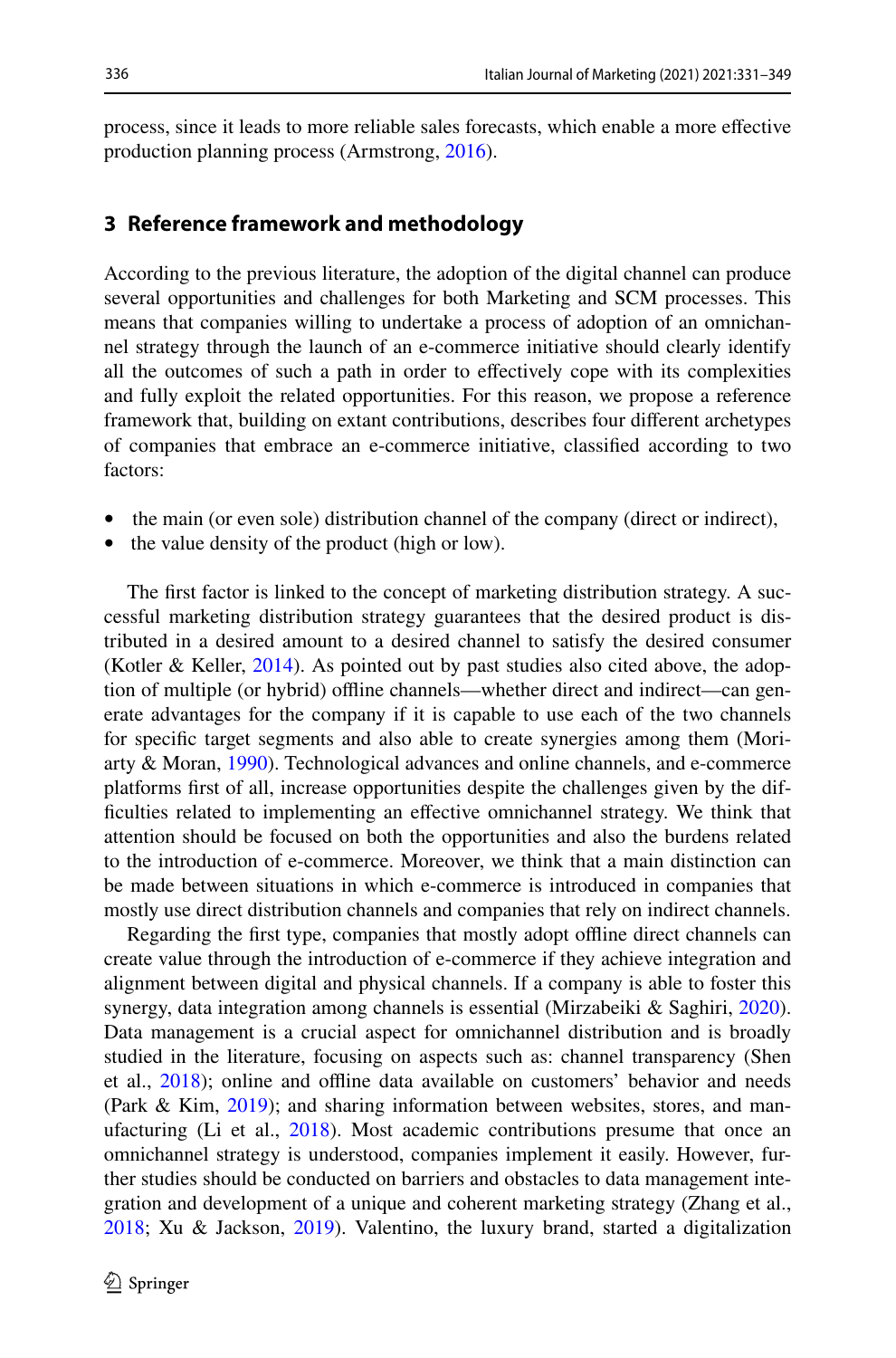strategy in order to implement its omnichannel strategy and e-commerce. This strategy was improved starting at the beginning of the health emergency. In fact, the company immediately implemented a business development and digital entertainment plan, as well as omnichannel integration, which generated double-digit growth in online sales, reaching  $+62\%$  (Milanofinanza, [2021\)](#page-17-18).

Concerning the indirect channel, companies that mostly sell through traditional indirect channels can leverage the digital channel to establish direct contact with the customer. Indeed, e-commerce allows for a better understanding of the customer, having immediate contact with buyers in order to understand changes in behavior and needs, and to adapt in real time the product development process, the communication strategies, and the promotional campaigns. This solution overcomes the main issue of traditional indirect channels represented by intermediation. A typical problem that can rise using indirect channel concerns the difficulties suffered by the company to obtain customers' information. In such cases, implications in terms of confdentiality with third-party companies and mechanisms of information use emerge (Song et al., [2019](#page-18-8)). Nike is an example of a company that decided to enhance its direct contact with the customers thanks to the implementation of e-commerce and creation of its own direct-to-consumer network (Forbes, [2008\)](#page-16-12).

For companies that mostly sell through the indirect channel, from the SCM perspective as well the adoption of e-commerce can be benefcial since it enables downstream integration in the supply chain and the establishment of a direct contact with the end consumer, who can choose to buy online instead of using traditional "brick and mortar" stores. In these contexts, the use of the digital channel enables a sort of virtual downstream integration that can boost the efectiveness of the S&OP process (Armstrong, [2016\)](#page-16-10). Indeed, the analysis of sell-out data and of customer behavior on the company's e-commerce platform (e.g. number of page views for each product or category, next-page path, exit rate, bounce rate, etc.) can lead to more reliable sales forecasts, which enable a more efective production planning process. Moreover, from the marketing perspective, e-commerce allows for a deeper understanding of consumer behavior, making it possible to achieve remarkable benefts, namely a higher effectiveness of the new product development process, communication strategies, and promotional campaigns.

Several experiences confrm the importance of direct contact with the end consumer. For instance, Yoox Net-a-Porter (YNAP), a well-known player in online sales specialized in fashion items from major international brands and designers, has recently launched its own brand, called 8 by Yoox. Its collections are developed through an innovative system based on the adoption of Artifcial Intelligence, that identifes major market trends through the analysis of content from social media and digital magazines (Yoox Net-A-Porter Group, [2018\)](#page-18-9). These outcomes are then crossed with qualitative and quantitative pieces of information coming from the company's e-commerce website concerning customer preferences and actual sales. The joint adoption of these inputs leads the Design Department to develop effective collections, with 8 by Yoox being among the top 20 brands sold by yoox.com in 2019. Zara has also based its business model and market success on the ability to leverage a wide variety of data and information to develop its products and to properly predict sales volumes (Sorescu, [2017\)](#page-18-10). Among others, sell-out data collected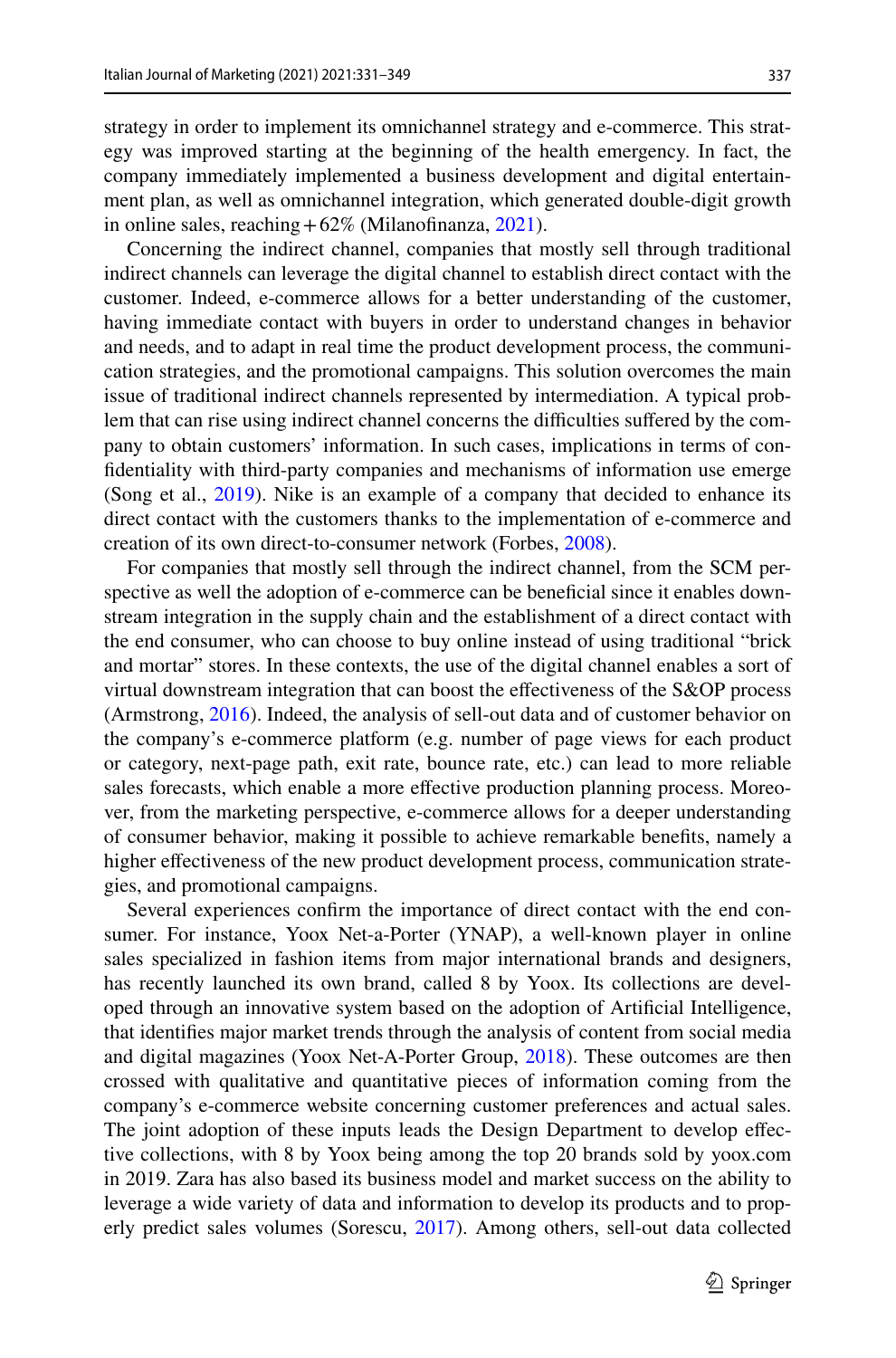through the directly-operated stores and qualitative information gathered by shop assistants about customers' preferences are key conditions for Zara to understand what and how much to produce, thus further demonstrating the importance of direct contact with the end consumer.

Given the literature studies cited above, we can develop our reference framework based frst on the type of distribution channel—direct or indirect—as a factor infuencing the value-adding potential of the introduction of e-commerce. To operationalize this classifcation factor (i.e. "distribution channel") through a quantitative indicator, we use the percentage of the company's revenues obtained through the direct offline channel.

The second factor in our reference framework is the value density of the product, which can be considered a proxy for the importance that efficiency has in the design and management of the distribution process. Due to the importance of the logistics process and specifcally of last mile logistics for the success of any digital selling initiative, several studies have tried to identify the main factors afecting delivery costs, as well as the organizational solutions suitable for properly managing the trade-off between logistic services and transportation costs (Lim & Winkenbach,  $2019$ ). According to Gevaers et al.  $(2014)$  $(2014)$ , the main drivers of the latter rely on the service level promised to the customer, the delivery security, the geographical features of the market in terms of customer density, and the technological level of the fleet. Boyer et al. ([2009\)](#page-16-14) focused on customer density and the delivery window as conditions that sharply affect the efficiency of delivery in the context of e-com-merce. Wollenburg et al. ([2018\)](#page-18-11) highlighted the importance of the nature of the product in the design of last mile logistics. High speed of delivery and short delivery windows also prevent the consolidation of parcels thus negatively infuencing the efficiency of the whole process (Park & Regan,  $2004$ ). Furthermore, the value density of the product (i.e. unit value/volume or weight) is traditionally used in logistics to assess the impact of transportation costs on sales proftability (von Falkenhausen et al., [2019](#page-18-4); Gevaers et al., [2011;](#page-16-8) Lovell et al., [2005;](#page-17-13) Cooper, [1993](#page-16-7)).

In our research framework, we decided to adopt the value density of the product as the classifcation factor. As a matter of fact, in the decision-making process of a company willing to embrace an e-commerce project, choices such as the length of the delivery window, the speed of delivery, and the geographical areas to serve actually depend on the value density of the product (Rushton et al., [2014](#page-17-20)).

Considering the product's value density, it is not surprising that, when such a parameter is high, companies tend to apply generous delivery policies. For instance, Gucci promises deliveries of all products everywhere in Europe in 1–2 working days for free (Guccio Gucci S.p.A., [2020\)](#page-16-15). On the contrary, Nestlè guarantees free delivery for its Nespresso pods only if a minimum number of 100 is bought in the same order (Nespresso S.A., [2020](#page-17-21)).

In our study we operationalize the "value density" factor by dividing the product's unit value by its volume or weight, depending on the feature of the item that mostly affects its transportation cost (either volume or weight).

By crossing the two factors, the following framework emerges (Fig. [1\)](#page-8-0).

In order to confrm the reference framework, we adopted a specifc methodology formed by two parts. The frst part was based on a Delphi study and successive focus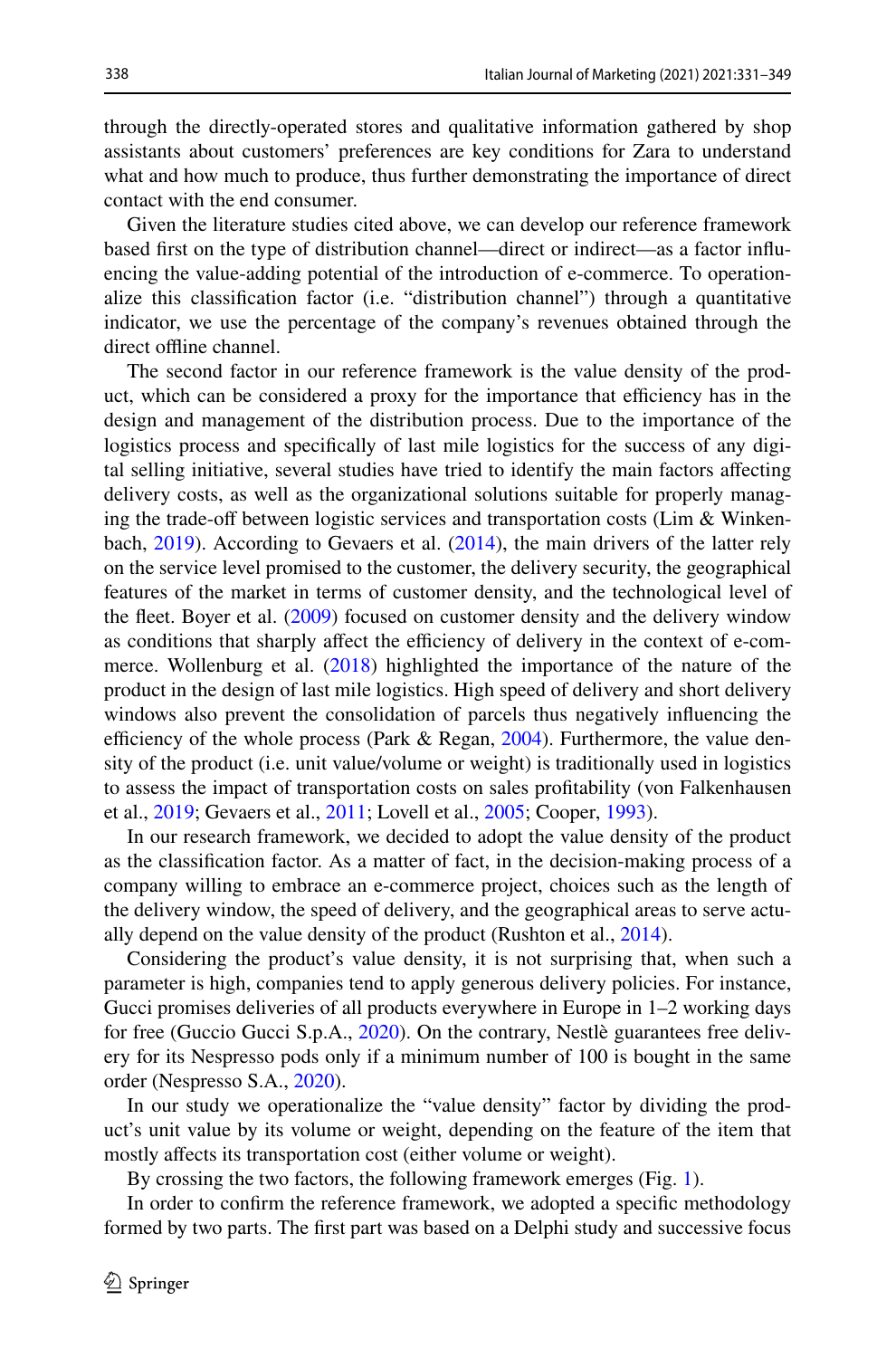<span id="page-8-0"></span>

#### Distribution channels



group. A Delphi study was conducted on ten SCM Managers, Marketing Managers, consultants, and opinion leaders in the feld of Marketing and SCM in order to identify the most important issues that can drive the success of an e-commerce initiative from the perspective of Marketing and SCM processes (among those that emerged from our literature review). These included six experts from multinationals in the felds of consumer and packaging goods, pharmaceutical furniture, and mechanical industries, and four consultants who are experts in the feld of Marketing and SCM and are also responsible in professional associations.

The outcome of this study led us to confrm the soundness of the two classifcation criteria of our reference framework. As a conclusion of the Delphi study, we organized a focus group with the ten persons involved in the frst part of the study to discuss more in detail the key issues that emerged during the interviews. Namely, during the focus group we moderated a discussion on the main opportunities and threats of e-commerce and we explicitly asked whether the above-mentioned factors (value density of the product and distribution channel type) could actually drive the most relevant decisions on the design and implementation of e-commerce projects. The comments received from members of the focus group provided us with further positive feedback on our reference framework.

Based on this evidence, we moved to the second part of the empirical study, which consisted of a multiple case study investigation (Yin, [2014](#page-18-12)). For this purpose, we identifed four branded companies, one for each of the four quadrants: quadrant 1—Case A; quadrant 2—Case B; quadrant 3—Case C; and quadrant 4—Case D. These four branded companies were selected so as to ft with the features of the quadrants, cited by the managers and professionals of the Delphi study as valuable examples of applications of e-commerce that were useful for our exploratory research (Table [1\)](#page-9-0).

External validity was achieved by using a replication logic to conduct and analyze each case. In all companies, both the Marketing Manager and the SCM Manager were interviewed to capture the perspective of these departments concerning the e-commerce initiatives of the frm. A semi-structured interview protocol was used, thus increasing reliability, and each interview lasted between 45 and 90 min. Furthermore, the companies' reports and presentations related to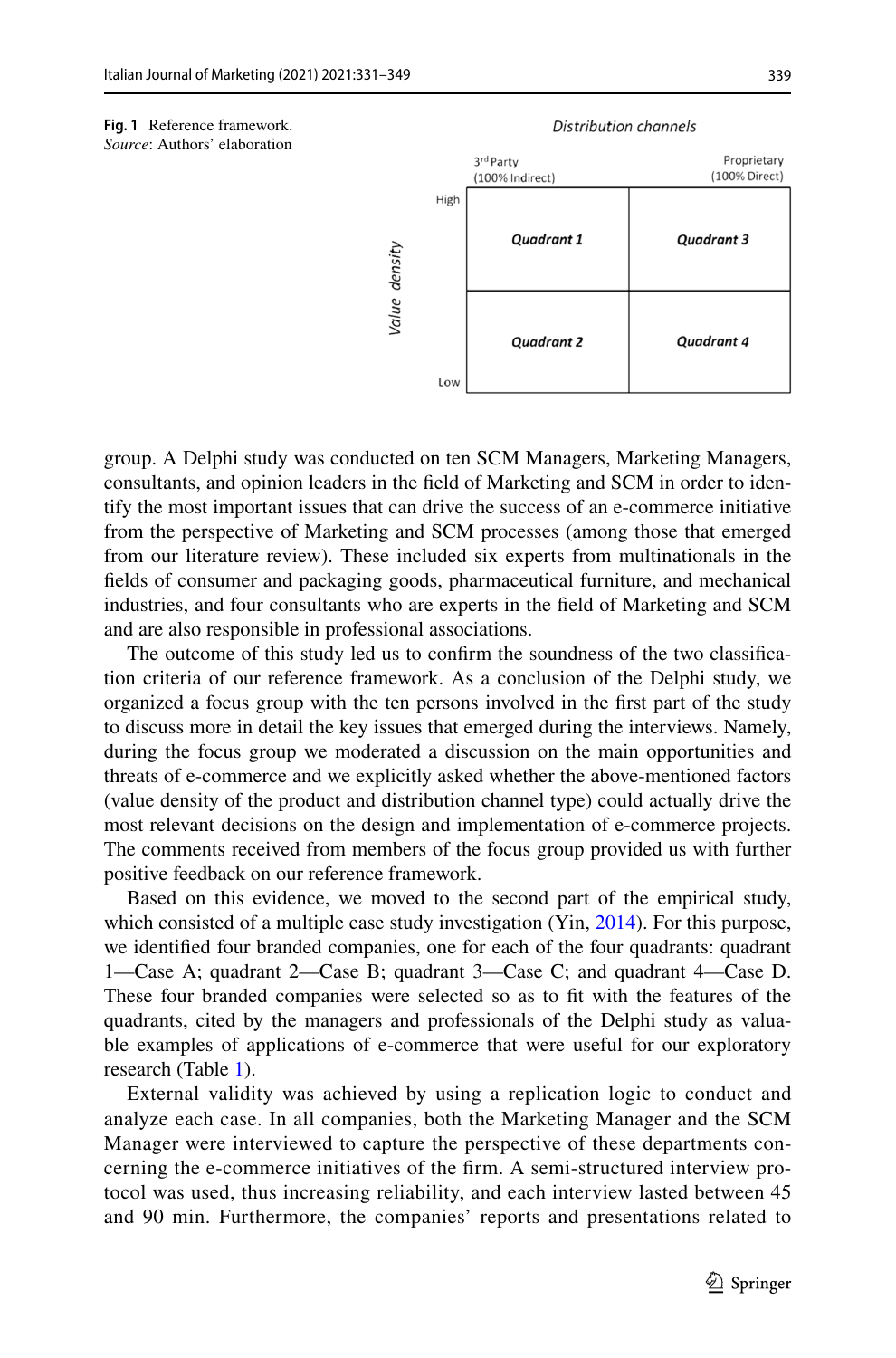<span id="page-9-0"></span>

| <b>Table 1</b> Interviewees of the four<br>branded companies. Source:<br>Authors' elaboration | Interviewees' role                                                            | Company            |
|-----------------------------------------------------------------------------------------------|-------------------------------------------------------------------------------|--------------------|
|                                                                                               | Group S&OP and Demand Director<br><b>Chief Corporate Officer</b>              | Case A—Luxottica   |
|                                                                                               | <b>E-commerce Manager</b><br>Sales and Marketing Manager                      | Case B-Casa Henkel |
|                                                                                               | <b>Retail Operations</b><br>Sales Support Manager                             | Case C—Ferragamo   |
|                                                                                               | <b>E-commerce Operation Manager</b><br>Global Category Manager Logistic Units | Case D-IKEA        |

the topic of this study were acquired, as were newspaper and magazine articles focused on the companies' e-commerce projects.

### **4 The reference framework: empirical insights**

#### **4.1 Case A: Luxottica**

Luxottica is one of the major Italian manufacturers of eyeglasses, with a worldwide presence and well-established proprietary and licensed brands.

From a logistics standpoint, the company sells through a few directly operated stores; however, most of its revenues come from the wholesale indirect channel. It has recently launched an e-commerce project, whose sales are expected to grow quickly and become a considerable percentage of total revenues. The products bought online are shipped directly to the customer's location from the company's nearest warehouse, with a home delivery approach. The omnichannel strategy has a relatively low impact on the costs connected to the delivery process due to the high value density of the product. Thus the company mostly uses home delivery, since it does not have a strong impact on proftability and shipment is organized from one of its three logistic hubs in the world, a choice that involves long distances between the point of origin and the point of destination.

For this company the value of an omnichannel strategy is defnitely high and is mostly found in the data and information gathered through the strategy, which enables a more effective understanding of demand from both a qualitative standpoint (i.e. what the emerging trends are in the market) and a quantitative standpoint (i.e. how much a product is going to sell in a given period of time). Leveraging data collected through e-commerce, Luxottica has been able to get important information on customer preferences. This has led the company to reduce its product range, focusing on the most popular products. Furthermore, tracking the customer journey of the e-commerce website, it is also possible to detect improvement opportunities in the pricing policy for some items, which are frequently clicked on, but seldom bought.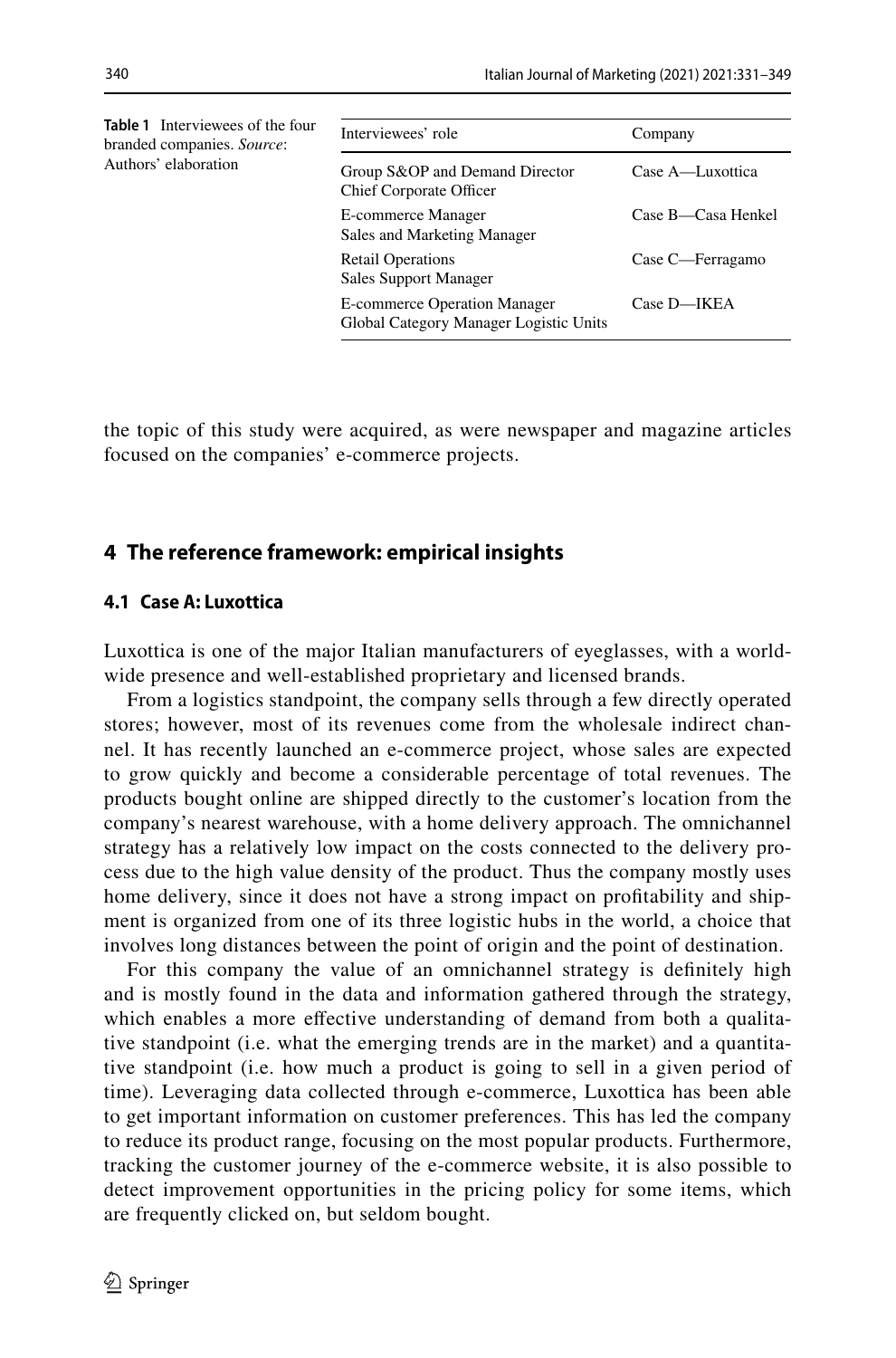Henkel is a German chemical and consumer goods company, with headquarters in Düsseldorf, Germany. The company operates worldwide in three business areas: Adhesive Technologies, Beauty Care, and Laundry & Home Care. Regarding the latter area, in 2008 the company launched its online store CasaHenkel.it, that in 2020–2021 was recognized as the best Home Care Italian e-commerce (by the German ITQF Institute). The strategic management of the website is controlled internally, while the platform is outsourced.

From a Marketing and Sales perspective, Henkel's e-commerce operation was created with the aim of ofering a high-quality service to customers, giving them the opportunity to purchase quality products and services directly from the manufacturing company. The efforts of the e-commerce team are focused daily on optimizing the platform to offer customers the best customer experience. A complete ofer is presented, including advice on the best products for certain uses, dedicated discounts, fast delivery ("no weights and no waiting"), previews of new products, etc. The search for a "one-click" purchase is a priority objective. Marketing automation for the customization of the ofer, depth of the assortment with the involvement of the company's other product categories, and acceleration of the payment and order receipt processes are the main directions the company follows to ofer the customer the possibility to purchase heavy products and those not belonging to the "emotional" category, in a quick and informed way. Thanks to the e-commerce activity the company builds customer loyalty to its brands and gets feedback through surveys on the service offered, sharing possible improvements and acknowledging new insights. Furthermore, the knowledge of the purchasing habits of online consumers allows the company to monitor and evolve its offer in advance. In addition, there is the possibility to obtain evaluations relating to the purchasing process, such as clarity of product sheets, satisfaction with the type of promotions and type of assortment, methods of use, advice on product modifcations, and eco-sustainability of the formula.

From a logistics standpoint, the turnover from e-commerce activity have an impact on total revenues of about 2%, with a forecast of a signifcant increase in the next fve years. The e-commerce operations are managed by a logistics operator specialized in the e-commerce sector. The e-commerce and ofine channels have diferent specifc warehouses, with various degrees of automation in the storage and picking processes and different transportation logics. The e-commerce operation seeks efficiency through innovative delivery solutions such as multi-brand shared shipments in the same logistics center, including diferent product categories within the company, but also of diferent companies operating in the same logistics center (but not competitors, obviously). With reference to the specifc CasaHenkel.it project, the company has undertaken initiatives aimed at improving the organization of e-commerce logistics by optimizing shipping times, decreasing stock based on surplus forecasting tools for sell-out, protection of product packaging through the development of a shared strategy with the logistics operator, and making the process "tailor made" to the logistics and expectations of the end customers with a view to developing the "zero complaints" project. In relation to logistics for e-commerce, the company plans projects focused on the development of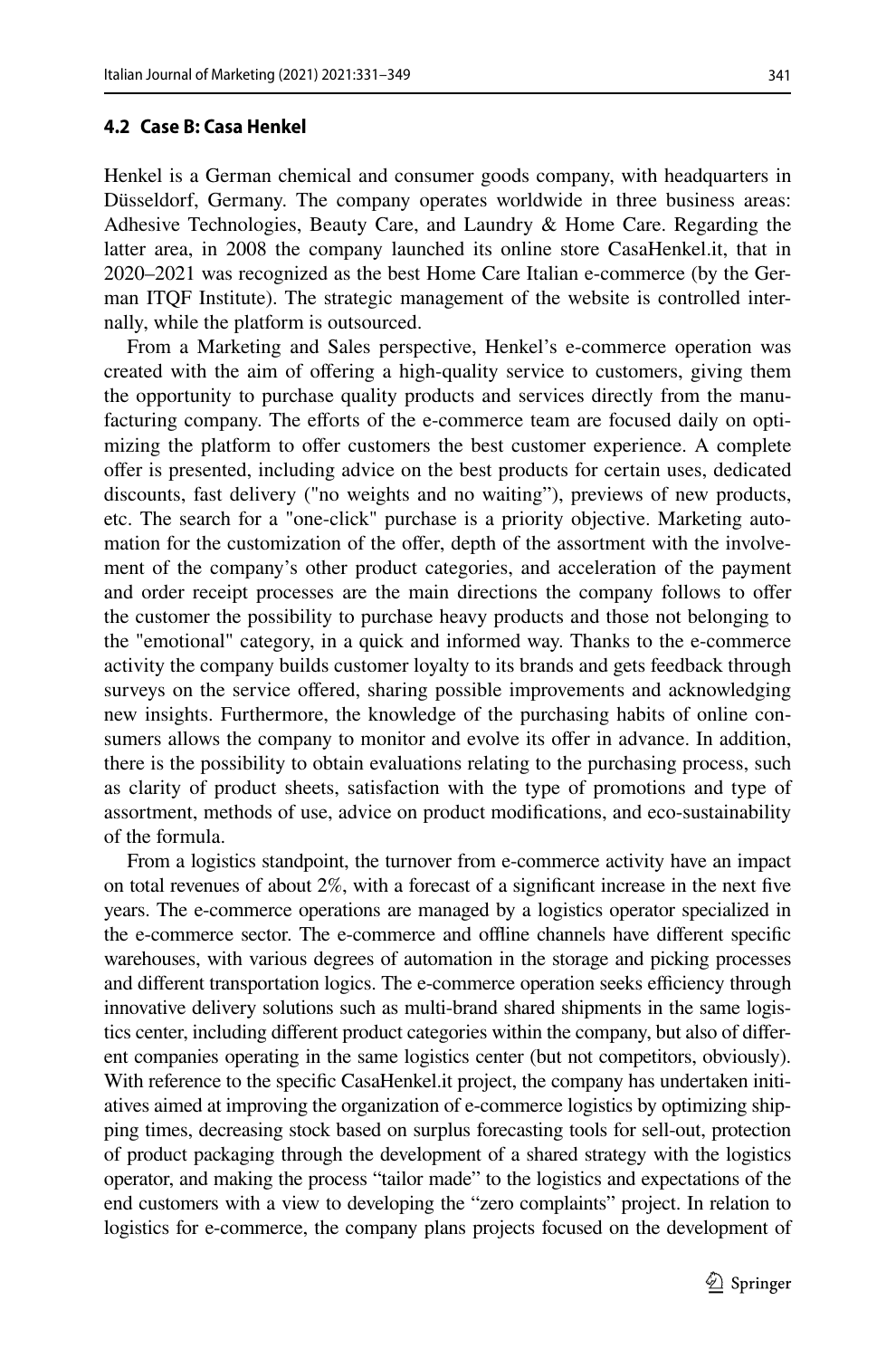eco-sustainable channel solutions, the launch of exclusive products for the online channel able to represent a perfect solution in logistics and management by the customer after purchase, and an increase of service in the feld of product collection in dedicated corner points.

#### **4.3 Case C: Ferragamo**

Ferragamo is an Italian luxury goods company, with headquarters in Florence, Italy. The company is present in more than 90 countries thanks to direct fagship stores, third points of sales, and department stores. In 2009, the company launched its new website integrated with e-commerce for the main European countries and the USA.

From a logistics standpoint, all European orders from stores and e-commerce sales are managed by the central warehouse located in Florence and delivered through a single third-party logistic operator. The costs incurred due to this type of distribution strategy are high, but they are considered afordable due to the high value of the products. Indeed, the initiatives undertaken by Ferragamo to improve its logistics system are mostly aimed at improving its service level. In the central warehouse in Florence, the stock for the e-commerce channel is kept separate from that devoted to the physical stores, but in the near future the two stocks will be unifed in order to achieve integrated inventory management, in line with the principles of omnichannel management. In the meantime, Ferragamo is implementing the Continuous Replenishment System approach in its European stores, in order to guarantee a high service level through the pooling of the stock in its warehouse in Florence and real-time inventory level control in the stores, which enables frequent replenishments. Even though e-commerce generates its own sell-out data, the company currently is not using it to strengthen the demand forecasting process.

From the Marketing and Sales standpoints, the e-commerce channel was introduced mainly to reach a greater number of customers, located in areas where physical stores selling Ferragamo products cannot be easily reached. Furthermore, through its website coupled with the e-commerce channel, Ferragamo has strengthened its relationship with the customers, offering innovative services that are consistent with its digital strategy and with the need to improve the customer journey. For instance, customers can now choose "in-store pickup" as an alternative to "home delivery" for their purchases completed on the web. They can also opt for the alternative, which consists of buying in the physical store and having the product delivered at home. Thus, e-commerce is one more reason for the client to visit the company's website and get in touch with Ferragamo through it. On the Ferragamo website it is also possible to book an appointment with a sales assistant and visit the shop.

#### **4.4 Case D: Ikea**

Ikea is a Swedish multinational company headquartered in Leiden, The Netherlands, specializing in the sale of furniture, home accessories, and other objects for the home.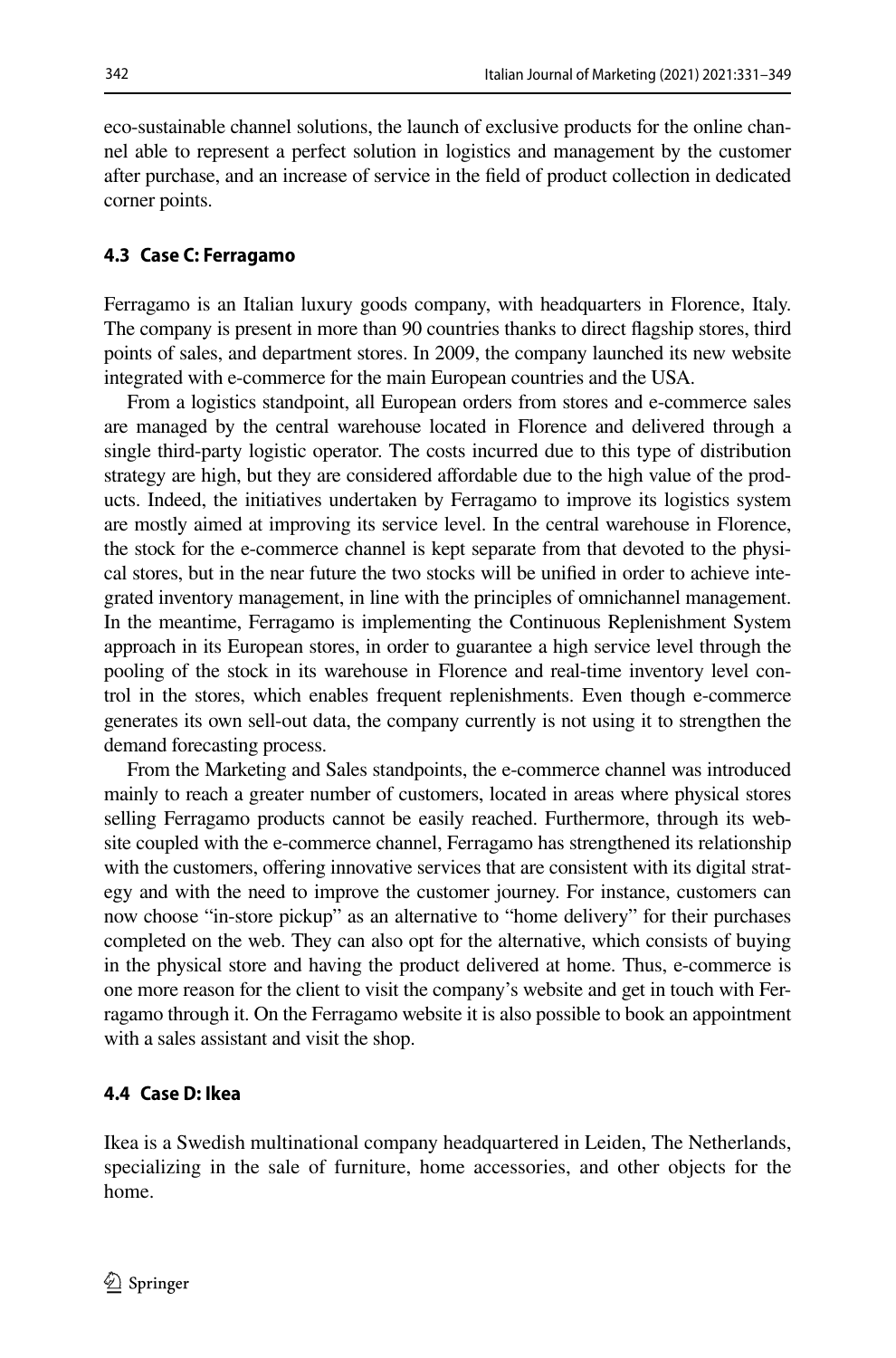However, from a logistics standpoint, due to the low value density of most of its products, Ikea is investing heavily to improve the efficiency of its e-fulfillment process. It is redesigning its packaging to make it smaller, thus increasing the product value density as well as the efficiency of the picking process in the warehouse. Furthermore, the central warehouse that serves the Italian market has been divided into two dedicated areas, one of which is specifcally devoted to e-commerce and home delivery, where ad hoc picking technologies and procedures have been implemented. Furthermore, the Click&Collect system is being promoted among consumers to reduce the amount of shipments to the customers' site. Given the complexities peculiar to the e-fulfllment process, this company has not yet enjoyed considerable benefts in terms of higher accuracy of demand forecasting, due to the fact that traditionally it sells only through directly-operated stores. From the standpoint of digital marketing, the company has also not reported any signifcant achievements.

# **5 Discussion: a variety of approaches to the introduction of e‑commerce**

By leveraging our exploratory research on the four case studies, we can observe that the companies analyzed have diferent approaches to the introduction of e-commerce in their overall omnichannel strategy, and how to make the most of it. In particular, the four quadrants underline the most signifcant diferences in terms of value actually generated by investing in e-commerce and the main challenges that companies have to cope with (Fig. [2\)](#page-13-0). Each quadrant has been given a label that qualifes the company's approach to e-commerce.

#### **5.1 Opportunity approach (quadrant 1)**

This is the quadrant of companies that mostly sell high value density products through indirect channels, as in Case A (Luxottica). For Luxottica, the value of an omnichannel strategy is defnitely high and is mostly found in the data and information gathered through it, which allow for a more effective understanding of demand from both a qualitative standpoint (i.e. what the emerging trends are in the market) and a quantitative standpoint (i.e. how much a product is going to sell in a given period of time). In this context, e-commerce generates benefts that consist of more accurate demand forecasting, a more efective customer journey and promotional campaigns, and a more focused new product development process.

Furthermore, the e-commerce channel has a relatively low impact on the costs connected to the delivery process due to the high value density of the products. All of these aspects have been observed in the case of Luxottica, where the company leverages the sell-out data of the e-commerce channel to increase its understanding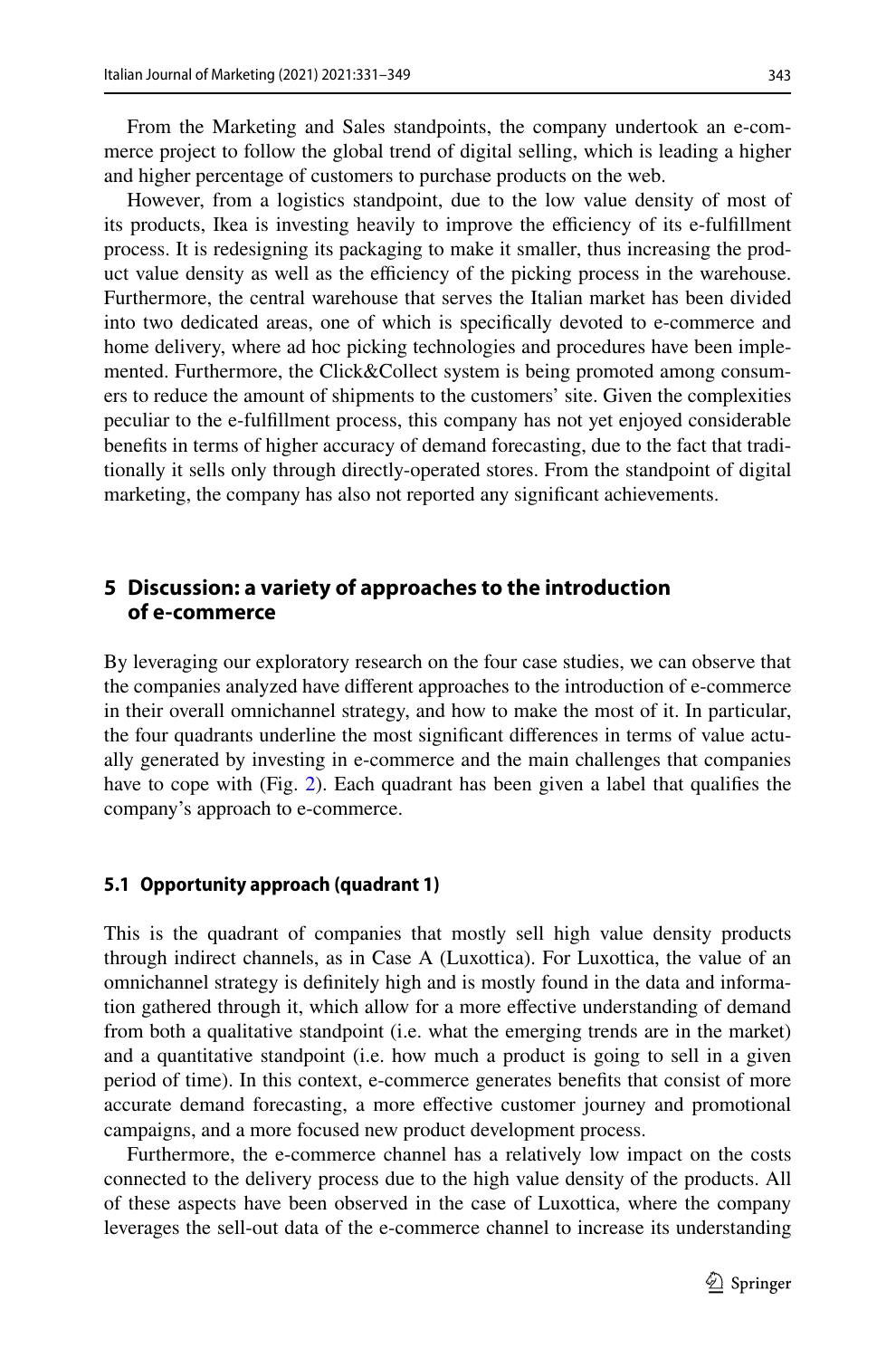<span id="page-13-0"></span>



of market demand, and by doing so, to improve forecast accuracy and the efectiveness of its marketing and new product development process.

For all of these reasons, we call the approach adopted in this quadrant "Opportunity."

#### **5.2 Lights and shadows approach (quadrant 2)**

This is the quadrant of companies with low value density products that sell mostly through indirect channels (Case B-Henkel). While the possibility to establish a direct connection with the customer can be valuable for Henkel, the low value density of its products represents a signifcant threat. Thus, in such a case it is necessary to understand whether it is worthwhile to pursue e-commerce, and if so, how the delivery process must be designed in order to mitigate the negative outcomes that it can bring about. This is witnessed by the number of initiatives that Henkel is undertaking to improve its delivery process. In order to outweigh the unfavorable efects of the last mile logistics, Henkel must leverage the digital direct connection with the customers in order to achieve a higher understanding of the demand side, so as to improve the efectiveness of its marketing and promotional activities as well as the accuracy of its forecasting process. In this regard, Henkel is leveraging the e-commerce channel and the direct contact with the consumer to better convey its brand image and increase the customers' level of knowledge about its product ofering and the specifc features of specifc items. All these actions can eventually lead to greater customer satisfaction and retention.

Because of these features, the approach in this quadrant has been named "Lights and Shadows."

#### **5.3 In search of a strategy approach (quadrant 3)**

In this quadrant we can fnd companies that mostly sell through the direct channel, with high value density products (Case C-Ferragamo). From a logistics standpoint, due to the latter characteristic, Ferragamo does not incur signifcant transportation costs for last mile logistics, thus it can easily undertake an e-commerce project,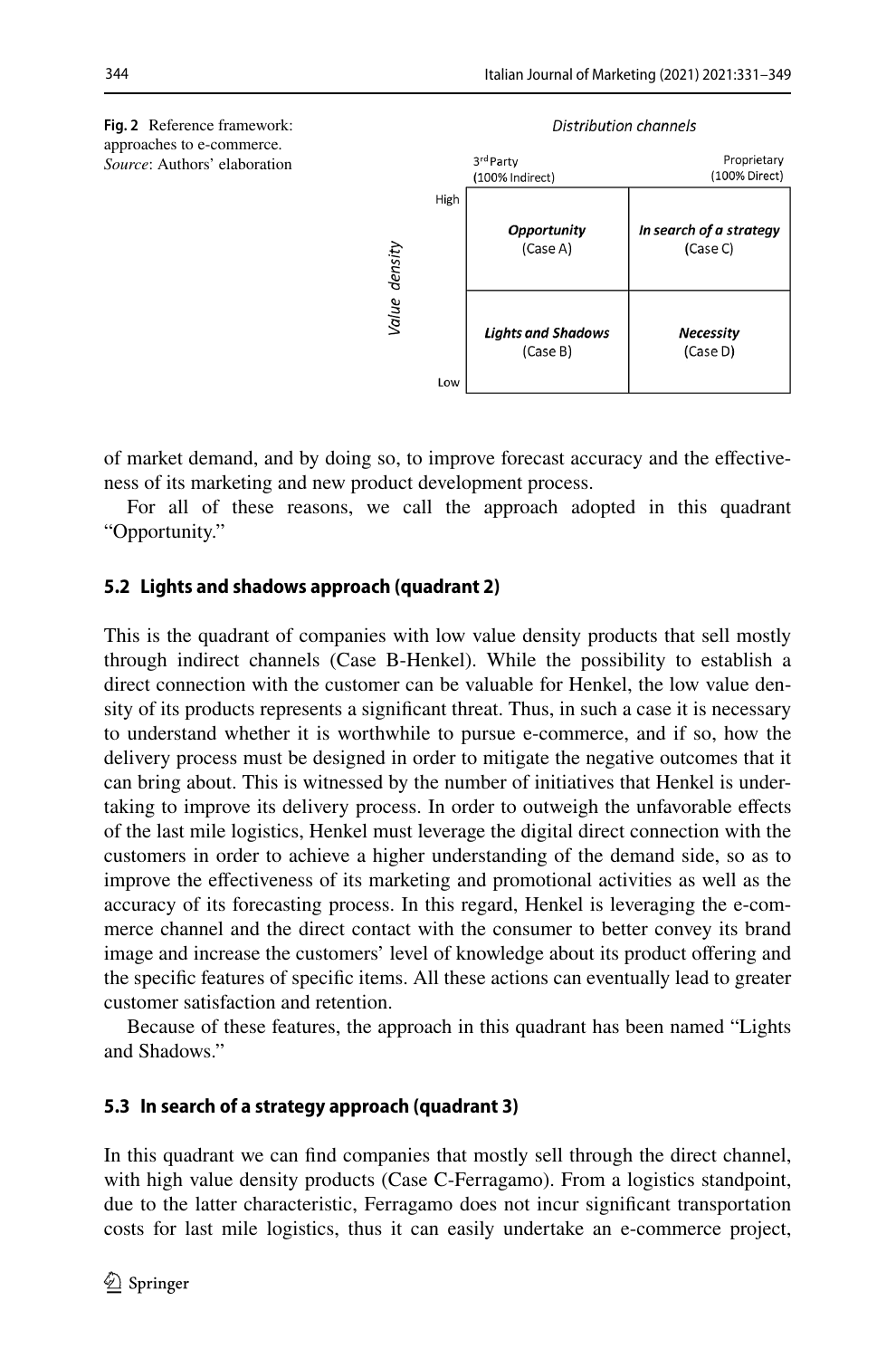345

which however can create opportunities that are diferent from the ones of quadrants 1 and 2. Indeed, in this case the improvement in forecast accuracy is limited since the company is already in direct contact with the customer. In order to get the most from digital selling, the company must carry out a more efective profling of its customers, offering specific services (such as product customizations through confguration platforms). Ferragamo can also strive to improve the customer experience and customer loyalty through the efective design of the customer journey. Finally, when the direct offline distribution channel does not have a high degree of capillarity, the company can leverage e-commerce to increase sales, ofering the delivery of the product in geographical areas that are not served by the traditional channels. We call the approach in this quadrant "In search of a strategy."

#### **5.4 Necessity approach (quadrant 4)**

This is a quadrant where companies mostly sell through the direct channel and deal with low value density products (Case D-Ikea). As in the previous quadrant, e-commerce is particularly attractive for increasing of sales, improving customer experience and customer loyalty, or to carry out more efective profling of customers. However, Ikea does not gain any signifcant benefts in terms of sales and operation planning efectiveness through e-commerce because it is already in contact with the customers through its directly operated stores. Furthermore, selling products with low value density, the delivery process can become extremely expensive. Indeed, Ikea has embraced several projects aimed at reducing the delivery cost of e-commerce, such as the redesign of the packaging, the adoption of ad hoc processes and technologies of the picking processes devoted to e-commerce, and the promotion of alternative delivery systems (e.g. Click and Collect). At Ikea, from the standpoint of the sales and operations planning process, there isn't any specifc reason to signifcantly embrace the e-commerce strategy, the pursuit of which can be due to the willingness to conform to an overall trend (i.e. digital sales) and to the possibility of exploiting the introduction of an e-commerce strategy from the marketing and customer satisfaction perspectives. We call the approach in this quadrant the "Necessity" approach.

Several comments can be made to leverage the evidence of the case studies discussed. It can be affirmed that the omnichannel strategy with the adoption of e-commerce is particularly valuable for companies that mainly operate through the indirect channel, regardless of the product's value density. Through the digital platform frms can achieve a higher understanding of the demand from both a qualitative and quantitative standpoint. Moreover, they can properly convey the brand image of the company that is often threatened (or at least poorly communicated) by the independent retailers. This risk is particularly high in countries like Italy, where the distribution system is still very fragmented and populated by rather small retailers with constrained resources (fnancial, human, and space). Furthermore, e-commerce, if managed directly by the company, can reduce the risk of the parallel/gray market because the product is sold directly to the customer. Finally, through the e-commerce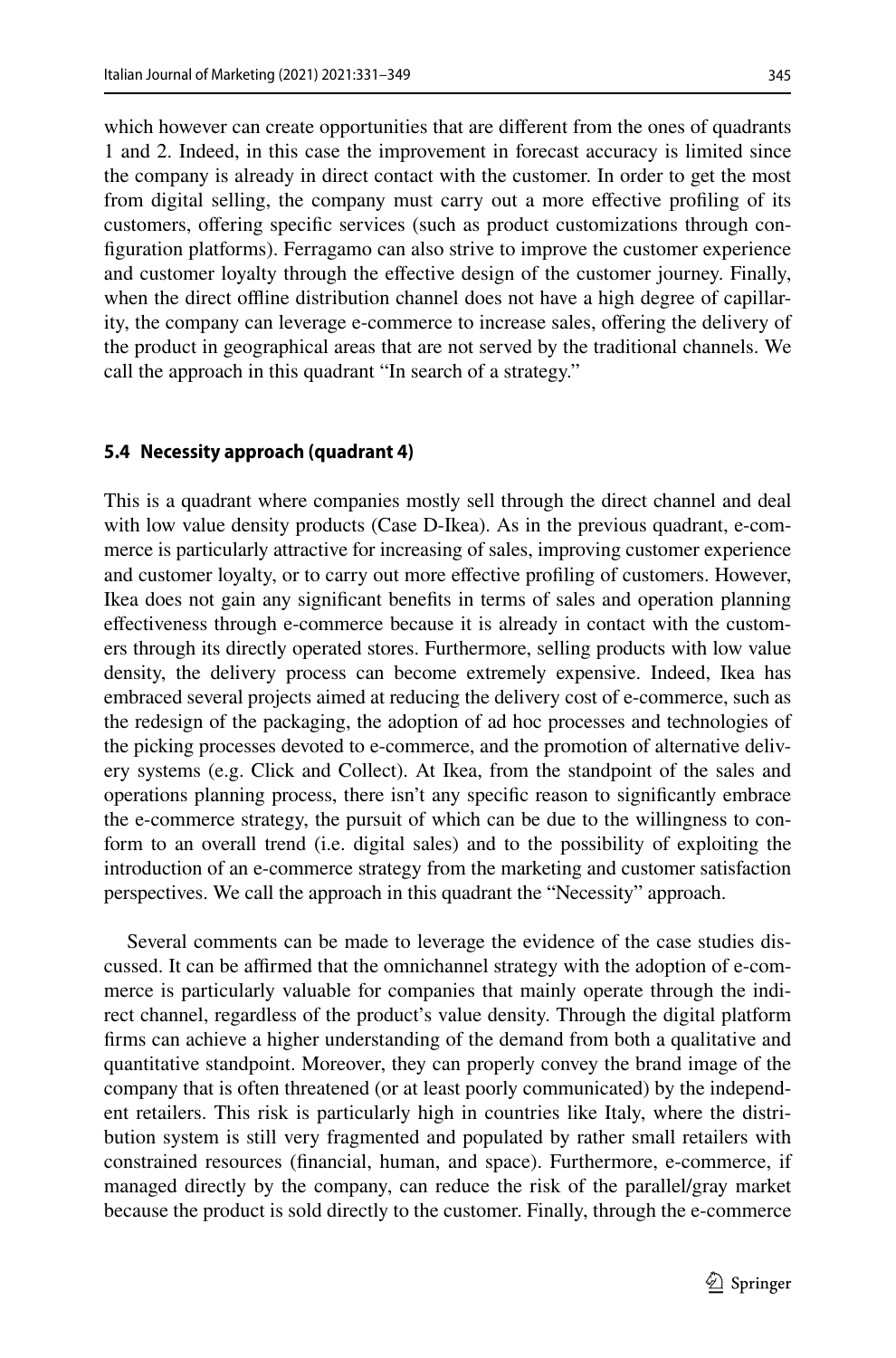webpage the company can stimulate demand and support the promotion of marketing campaigns that can boost the sell-out.

Focusing on the value density of the product, when it is high, the adoption of the digital channel is easier to implement because the company can aford the lower efficiency brought about by the last mile logistics. However, when the e-commerce operation results in extremely low order size and high number of orders, the risk of a decrease in the overall value density of the shipment must be considered. This can be detrimental to the economic convenience of the e-commerce solution even in the case of high value density products. This risk is even higher when the company does not have directly operated stores, which could act as local distribution centers and reduce the total distance to be travelled to reach the e-shopper. Such concerns hold also for companies with a low value density. In these specifc cases, it is mandatory to think of alternative delivery solutions, such as click-and-collect, pick-up points and lockers, and to fnd design solutions aimed at reducing the weight and volume of the product.

# **6 Conclusions**

In this paper, we conducted an analysis aimed at understanding if and how companies can derive value from e-commerce in the context of an omnichannel strategy from the standpoint of both Marketing & Sales and SCM.

The study has provided a framework that companies can leverage to understand the main challenges and threats that they have to consider when undertaking this path, in order to get the most from digital channel.

Regarding the academic implications, the paper contributes to the creation and improvement of knowledge on the theme under analysis. In particular, it ofers a further discussion on the efects of e-commerce in the context of an omnichannel strategy on Marketing and SCM processes, providing insights on both the value creation mechanism and related challenges and constraints.

Concerning the managerial implications, this paper offers useful suggestions for companies on how to better frame their decisions on the adoption of e-commerce, with a higher degree of awareness especially of the factors that should be considered to get the most from these initiatives in terms of Marketing and SCM processes, still mitigating the inefficiencies that can be generated by last mile logistics.

The study has a number of limitations. First of all, from a qualitative perspective a higher number of case studies should be analyzed in the diferent quadrants, and also distinguished considering variables such as industries, markets, and size of the companies. From a quantitative point of view, to achieve a statistical generalization of the results an extensive survey should be conducted on a signifcant sample of companies placed in the diferent quadrants. Further research is needed on how companies handle the e-commerce challenge in the quadrants they belong to. Finally, the returns on investments in e-commerce and omnichannel initiatives should be explored by focusing on a variety of KPIs to capture their actual performance.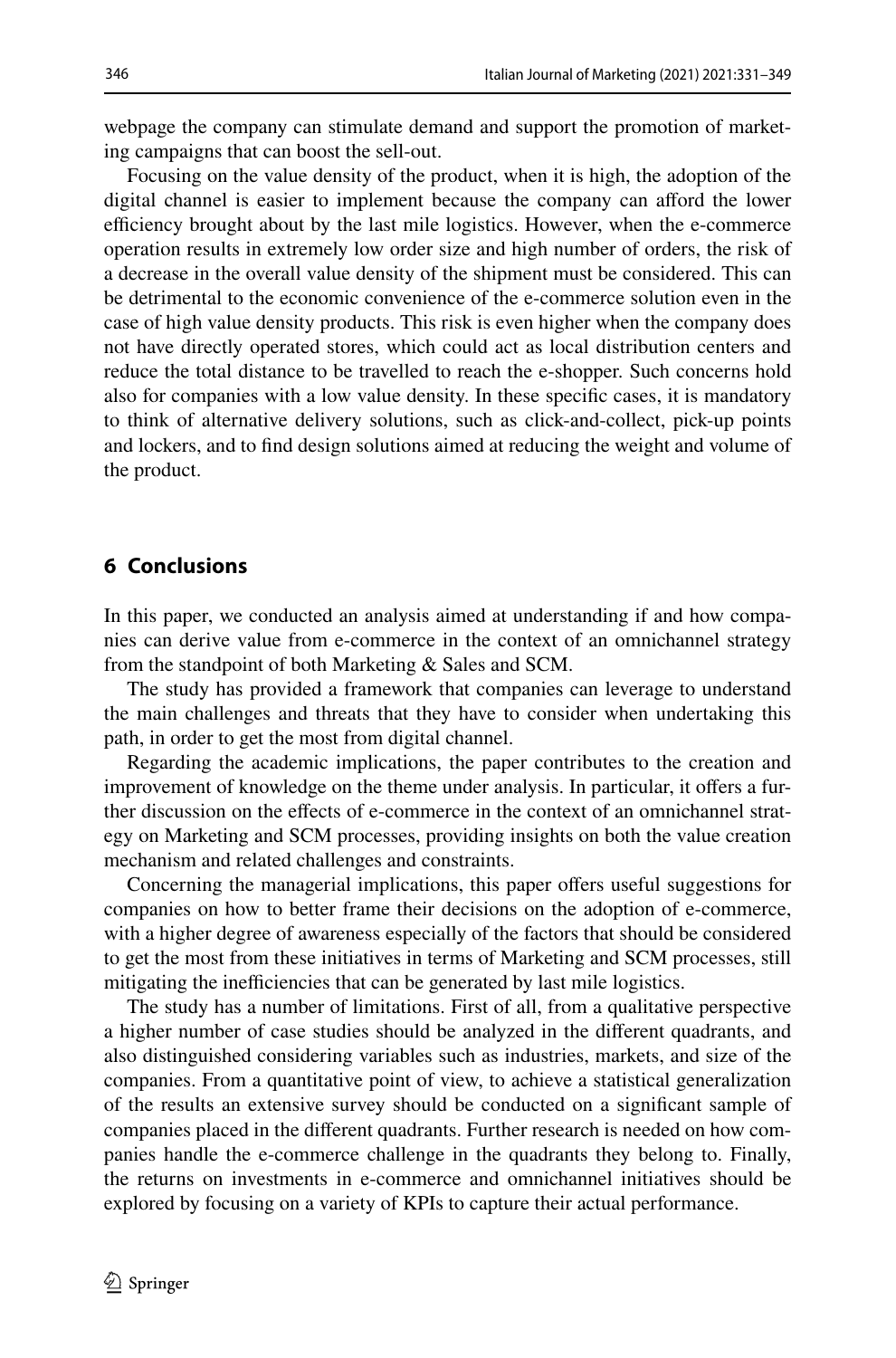**Funding** Open access funding provided by Università Cattolica del Sacro Cuore within the CRUI-CARE Agreement.

**Open Access** This article is licensed under a Creative Commons Attribution 4.0 International License, which permits use, sharing, adaptation, distribution and reproduction in any medium or format, as long as you give appropriate credit to the original author(s) and the source, provide a link to the Creative Commons licence, and indicate if changes were made. The images or other third party material in this article are included in the article's Creative Commons licence, unless indicated otherwise in a credit line to the material. If material is not included in the article's Creative Commons licence and your intended use is not permitted by statutory regulation or exceeds the permitted use, you will need to obtain permission directly from the copyright holder. To view a copy of this licence, visit [http://creativecommons.org/licen](http://creativecommons.org/licenses/by/4.0/) [ses/by/4.0/](http://creativecommons.org/licenses/by/4.0/).

#### **References**

- <span id="page-16-10"></span>Armstrong, C. (2016). Omnichannel retailing and demand planning. *The Journal of Business Forecasting, 35*(4), 10.
- <span id="page-16-2"></span>Aubrey, C., & Judge, D. (2012). Re-imagine retail: Why store innovation is key to a brand's growth in the 'new normal', digitally-connected and transparent world. *Journal of Brand Strategy, 1*(1), 31–39.
- <span id="page-16-0"></span>Autry, C. W. (2021). Supply chain research: considering the discipline's evolving relationship with marketing, current issues, and future research directions. *Journal of Marketing Theory and Practice, 3*, 1–13.
- <span id="page-16-14"></span>Boyer, K. K., Prud'homme, A. M., & Chung, W. (2009). The last mile challenge: Evaluating the efects of customer density and delivery window patterns. *Journal of Business Logistics, 30*(1), 185–201.
- <span id="page-16-1"></span>Brynjolfsson, E., Hu, Y. J., & Rahman, M. S. (2013). *Competing in the age of omnichannel retailing* (pp. 1–7). MIT.
- <span id="page-16-4"></span>Cai, Y. J., & Lo, C. K. (2020). Omni-channel management in the new retailing era: A systematic review and future research agenda. *International Journal of Production Economics, 229*, 107729.
- <span id="page-16-6"></span>Cao, L., & Li, L. (2015). The impact of cross-channel integration on retailers' sales growth. *Journal of Retailing, 91*(2), 198–216.
- <span id="page-16-7"></span>Cooper, J. C. (1993). Logistics strategies for global businesses. *International Journal of Physical Distribution and Logistics Management, 23*(4), 12–23.
- <span id="page-16-9"></span>Fildes, R., Goodwin, P., Lawrence, M., & Nikolopoulos, K. (2009). Efective forecasting and judgmental adjustments: An empirical evaluation and strategies for improvement in supply-chain planning. *International Journal of Forecasting, 25*(1), 3–23.
- <span id="page-16-12"></span>Forbes. (2008). Nike's New Consumer Experience Distribution Strategy Hits the Ground Running. Retrieved September 22, 2020, from [https://www.forbes.com/sites/pamdanziger/2018/12/01/](https://www.forbes.com/sites/pamdanziger/2018/12/01/nikes-new-consumer-experience-distribution-strategy-hits-the-ground-running/?sh=3456e6f5f1d0) [nikes-new-consumer-experience-distribution-strategy-hits-the-ground-running/?sh=3456e6f5f1](https://www.forbes.com/sites/pamdanziger/2018/12/01/nikes-new-consumer-experience-distribution-strategy-hits-the-ground-running/?sh=3456e6f5f1d0) [d0](https://www.forbes.com/sites/pamdanziger/2018/12/01/nikes-new-consumer-experience-distribution-strategy-hits-the-ground-running/?sh=3456e6f5f1d0)
- <span id="page-16-8"></span>Gevaers, R., Van de Voorde, E., & Vanelslander, T. (2011). Characteristics and typology of last-mile logistics from an innovation perspective in an urban context. In *City distribution and urban freight transport: Multiple perspectives* (pp. 56–71)*.* Edward Elgar Publishing.
- <span id="page-16-13"></span>Gevaers, R., Van de Voorde, E., & Vanelslander, T. (2014). Cost modelling and simulation of lastmile characteristics in an innovative B2C supply chain environment with implications on urban areas and cities. *Procedia-Social and Behavioral Sciences, 125*, 398–411.
- <span id="page-16-15"></span>Guccio Gucci S.p.A. (2020). *Shipping & Delivery.* Guccio Gucci S.p.A. Retrieved September 24, 2020, from [https://www.gucci.com/no/en\\_gb/st/faq#shipping-and-delivery](https://www.gucci.com/no/en_gb/st/faq#shipping-and-delivery)
- <span id="page-16-5"></span>Jindal, R. P., Gauri, D. K., Li, W., & Ma, Y. (2021). Omnichannel battle between Amazon and Walmart: Is the focus on delivery the best strategy? *Journal of Business Research, 122*, 270–280.
- <span id="page-16-3"></span>Jocevski, M. (2020). Blurring the lines between physical and digital spaces: Business model innovation in retailing. *California Management Review, 63*(1), 99–117.
- <span id="page-16-11"></span>Kotler, P., Keller, K. L., Ancarani, F., & Costabile, M. (2014). *Marketing management 14/e*. Pearson.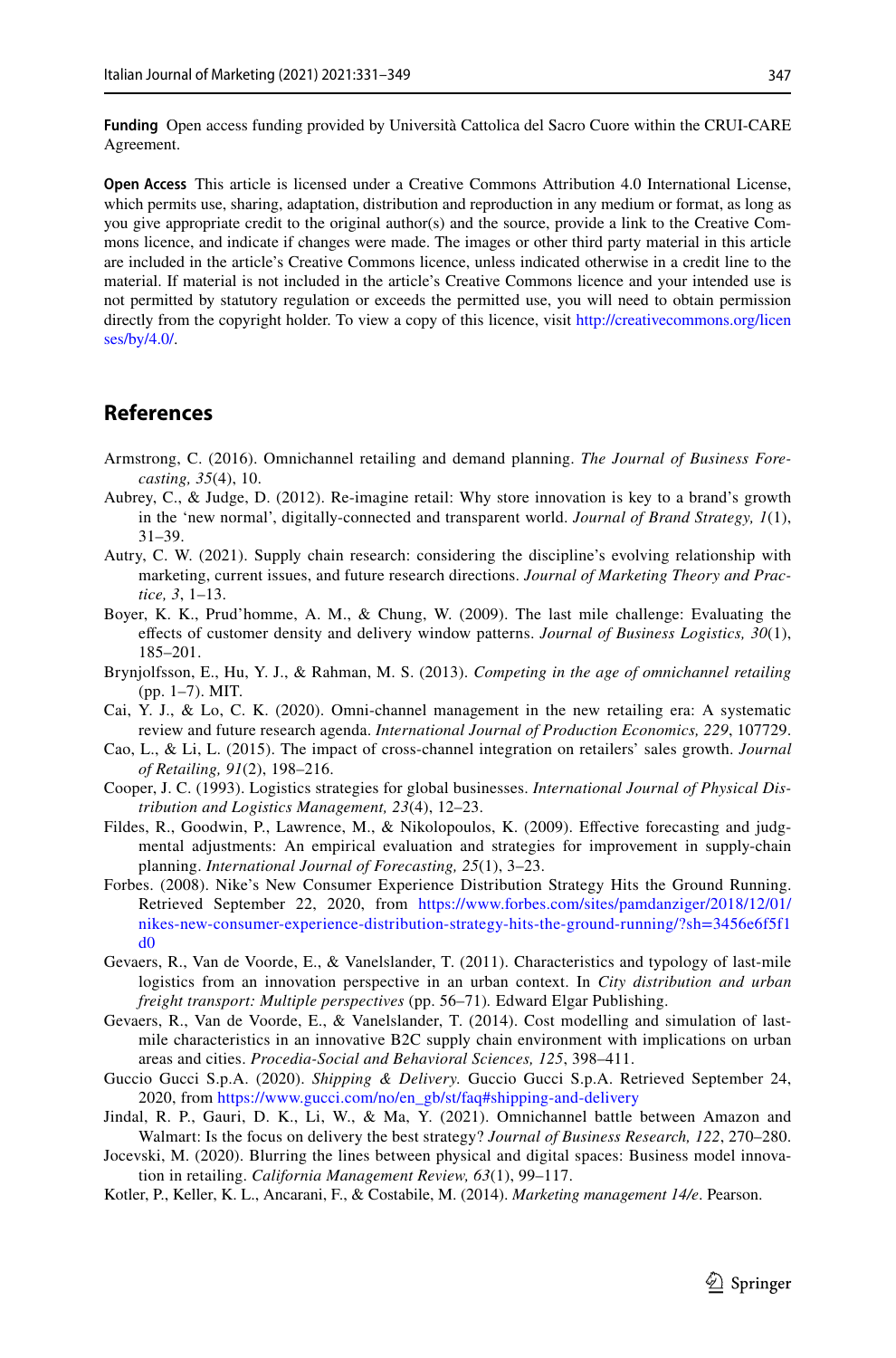- <span id="page-17-10"></span>Laseter, T., Egol, M., & Bauer, S. (2015). *Navigating retail's last mile* [online], New York, NY: PwC Strategy & LLC. <http://www.strategy-business.com/article/00369?gko=ad8b1>. Accessed 1 Feb 2021
- <span id="page-17-4"></span>Lemon, K. N., & Verhoef, P. C. (2016). Understanding customer experience throughout the customer journey. *Journal of Marketing, 80*(6), 69–96.
- <span id="page-17-3"></span>Lewis, J., Whysall, P., & Foster, C. (2014). Drivers and technology-related obstacles in moving to multichannel retailing. *International Journal of Electronic Commerce, 18*(4), 43–68.
- <span id="page-17-17"></span>Li, Y., Liu, H., Lim, E. T., Goh, J. M., Yang, F., & Lee, M. K. (2018). Customer's reaction to crosschannel integration in omnichannel retailing: The mediating roles of retailer uncertainty, identity attractiveness, and switching costs. *Decision Support Systems, 109*, 50–60.
- <span id="page-17-9"></span>Lim, S. F. W., Rabinovich, E., Rogers, D. S., & Laseter, T. M. (2016). Last-mile supply network distribution in omnichannel retailing: A confguration-based typology. *Foundations and Trends® in Technology, Information and Operations Management, 10*(1), 1–87.
- <span id="page-17-12"></span>Lim, S. F. W., Jin, X., & Srai, J. S. (2018). Consumer-driven e-commerce: A literature review, design framework, and research agenda on last-mile logistics models. *International Journal of Physical Distribution and Logistics Management, 48*(3), 308–332.
- <span id="page-17-11"></span>Lim, S. F. W., & Srai, J. S. (2018). Examining the anatomy of last-mile distribution in e-commerce omnichannel retailing. *International Journal of Operations and Production Management, 38*(9), 1735–1764.
- <span id="page-17-7"></span>Lim, S. F. W., & Winkenbach, M. (2019). Confguring the last-mile in business-to-consumer e-retailing. *California Management Review, 61*(2), 132–154.
- <span id="page-17-13"></span>Lovell, A., Saw, R., & Stimson, J. (2005). Product value-density: Managing diversity through supply chain segmentation. *The International Journal of Logistics Management, 16*(1), 142–158.
- <span id="page-17-6"></span>Marchet, G., Melacini, M., Perotti, S., Rasini, M., & Tappia, E. (2018). Business logistics models in omni-channel: A classifcation framework and empirical analysis. *International Journal of Physical Distribution and Logistics Management, 48*(4), 439–464.
- Melacini, M., Perotti, S., Rasini, M., & Tappia, E. (2018). E-fulflment and distribution in omni-channel retailing: A systematic literature review. *International Journal of Physical Distribution and Logistics Management, 48*(4), 391–414.
- <span id="page-17-18"></span>Milanofnanza. (2021). *Valentino tiene. Volano e-commerce (+77%) e Cina (+44%)*. Retrieved February 20, 2021, from [https://www.milanofnanza.it/news/valentino-tiene-volano-e-commerce-77-e](https://www.milanofinanza.it/news/valentino-tiene-volano-e-commerce-77-e-cina-44-202102181224008696)[cina-44-202102181224008696](https://www.milanofinanza.it/news/valentino-tiene-volano-e-commerce-77-e-cina-44-202102181224008696)
- <span id="page-17-5"></span>Mirsch, T., Lehrer, C., & Jung, R. (2016). Channel integration towards omnichannel management: a literature review.
- <span id="page-17-15"></span>Mirzabeiki, V., & Saghiri, S. S. (2020). From ambition to action: How to achieve integration in omnichannel? *Journal of Business Research, 110*, 1–11.
- <span id="page-17-8"></span>Morganti, E., Seidel, S., Blanquart, C., Dablanc, L., & Lenz, B. (2014). The impact of e-commerce on fnal deliveries: Alternative parcel delivery services in France and Germany. *Transportation Research Procedia, 4*, 178–190.
- <span id="page-17-2"></span>Moriarty, R. T., & Moran, U. (1990). Managing hybrid marketing systems. *Harvard Business Review, 68*(6), 146–155.
- <span id="page-17-0"></span>Nagariya, R., Kumar, D., & Kumar, I. (2020). Service supply chain: from bibliometric analysis to content analysis, current research trends and future research directions. *Benchmarking: An International Journal*.
- <span id="page-17-21"></span>Nespresso S. A. (2020). *Delivery Information*. Nespresso S.A. Retrieved September 26, 2020, from <https://www.nespresso.com/uk/en/delivery-information>
- <span id="page-17-16"></span>Park, J., & Kim, R. B. (2019). The effects of integrated information & service, institutional mechanism and need for cognition (NFC) on consumer omnichannel adoption behavior. *Asia Pacifc Journal of Marketing and Logistics*.
- <span id="page-17-19"></span>Park, M., & Regan, A. (2004). *Issues in emerging home delivery operations*. University of California Transportation Center.
- <span id="page-17-1"></span>Raza, S. A., & Govindaluri, S. M. (2021). Omni-channel retailing in supply chains: a systematic literature review. *Benchmarking: An International Journal*.
- <span id="page-17-20"></span>Rushton, A., Croucher, P., & Baker, P. (2014). *The handbook of logistics and distribution management: Understanding the supply chain*. Kogan Page Publishers.
- <span id="page-17-14"></span>Seifert, M., Siemsen, E., Hadida, A. L., & Eisingerich, A. B. (2015). Efective judgmental forecasting in the context of fashion products. *Journal of Operations Management, 36*, 33–45.